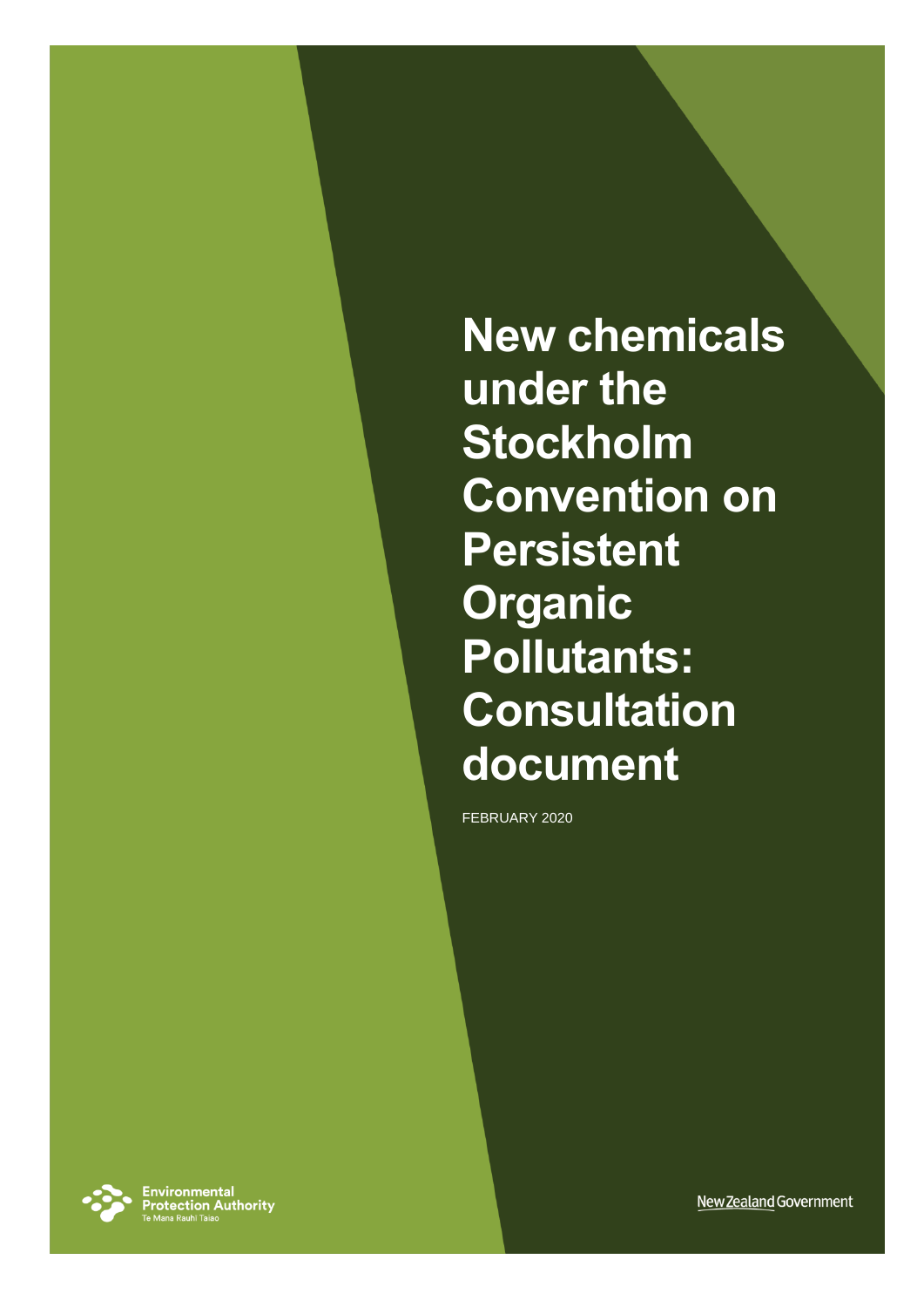#### **Consultation on updating New Zealand's implementation of the Stockholm Convention**, seeking your

views, consultation proposals on updating New Zealand's Implementation of the Stockholm Convention under the Hazardous Substances and New Organisms Act 1996.

#### **Contact details**

Environmental Protection Authority Private Bag 63002 Wellington 6140

Level 10 Grant Thornton House 215 Lambton Quay Wellington 6011 Telephone +64 4 916 2426 [www.epa.govt.nz](http://www.epa.govt.nz/)

© Copyright Environmental Protection Authority 2020



This work is licensed under the Creative Commons Attribution-ShareAlike 4.0 International licence. In essence, you are free to copy, distribute and adapt the work, as long as you attribute the work to the Environmental Protection Authority and abide by the other licence terms. To view a copy of this licence, visit https://creativecommons.org/licenses/by/4.0/.

This does not give you permission to use the Environmental Protection Authority's logo, the New Zealand Government logo, or the coat of arms in any way that breaches the Flags, Emblems and Names Protection Act 1981.

This work may include photographs, images, or other supplied material for which the Environmental Protection Authority does not hold full copyright and is not covered by the Creative Commons licence.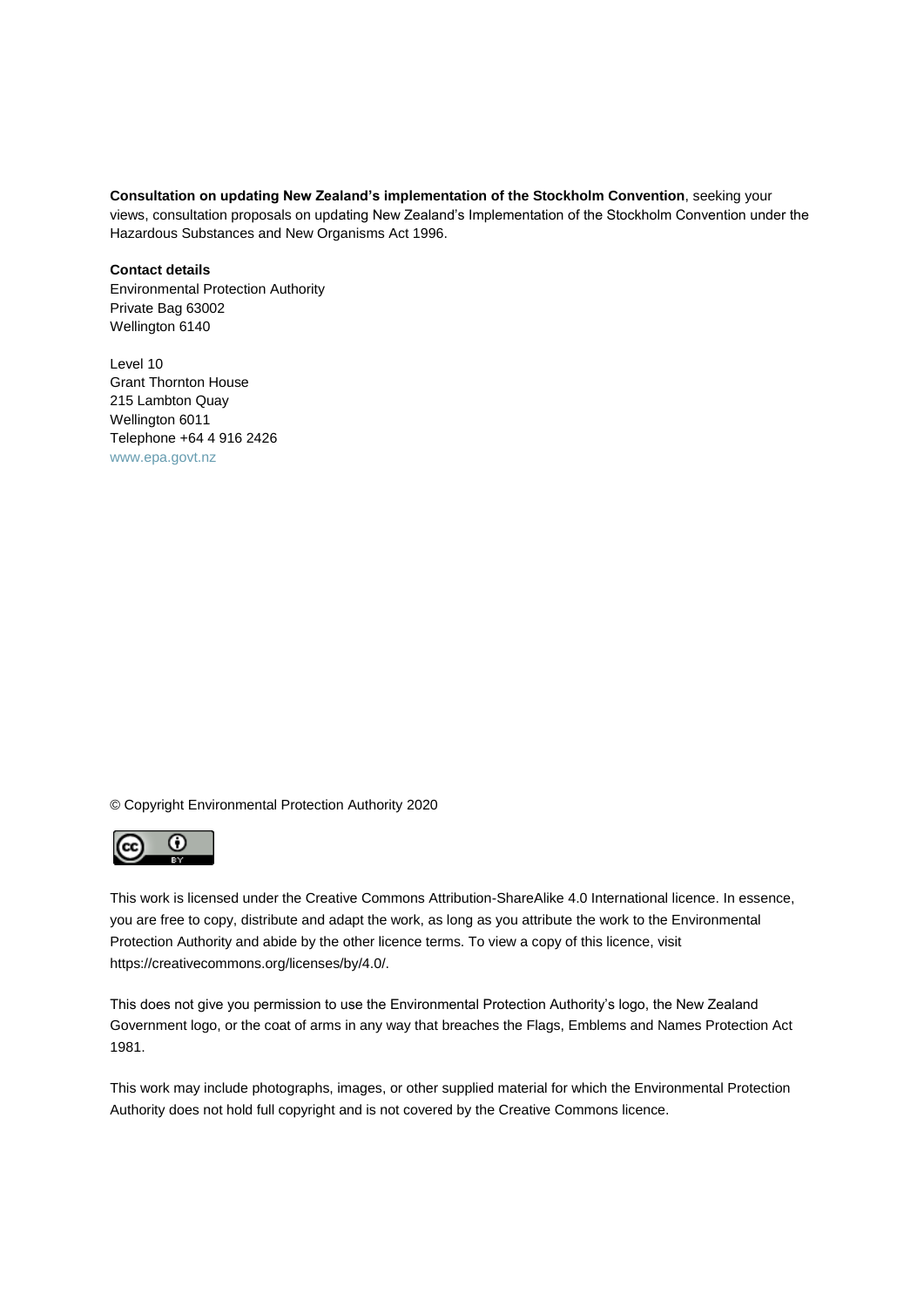#### **We seek public input**

We welcome your feedback on proposed updates to New Zealand's implementation of the Stockholm Convention on Persistent Organic Pollutants (Stockholm Convention) under the Hazardous Substances and New Organisms Act 1996.

The Stockholm Convention has added two new chemicals to the list of persistent organic pollutants (POPs): dicofol, and perfluorooctanoic acid (PFOA), its salts and PFOA-related compounds.

This document has been prepared by the Environmental Protection Authority (EPA) to inform and guide public consultation.

#### **Making a submission**

We would like to hear what you think about the proposals outlined in this paper.

You can complete [the online submission form](https://submissions.epa.govt.nz/consultations/new-chemicals-under-the-stockholm-convention-on-persistent-organic-pollutants-february-2020/make-a-submission)<sup>1</sup>

or send your submission to: POPsConsultation@epa.govt.nz

The submission form includes the questions asked throughout the consultation document. Your views are welcome on any of the questions you are interested in. There is also an opportunity for general comments. There are a lot of questions, so please focus on those of interest to you, and don't feel you should answer them all.

Submissions close at **5pm 30 March 2020**

#### **How we will consider your submissions**

We will review and analyse the submissions received and prepare a submission report. This will be published on our website along with all submissions at [www.epa.govt.nz.](http://www.epa.govt.nz/)

#### **Privacy**

l

Making a submission implies that you consent to its publication, unless you clearly specify otherwise in your submission. The EPA will take into account requests for information to be kept confidential and will not proactively disclose that information, except with your prior consent. However, the EPA is subject to the Official Information Act 1982 and may be required to disclose information, including confidential information, provided by you as part of your submission in accordance with that Act (see **Official Information** section below).

The EPA may use the information from your submission in to undertake its regulatory role, including by sharing the information with other agencies.

<sup>1</sup> [https://submissions.epa.govt.nz/consultations/new-chemicals-under-the-stockholm-convention-on-persistent](https://submissions.epa.govt.nz/consultations/new-chemicals-under-the-stockholm-convention-on-persistent%20organic-pollutants-february-2020/make-a-submission)  [organic-pollutants-february-2020/make-a-submission](https://submissions.epa.govt.nz/consultations/new-chemicals-under-the-stockholm-convention-on-persistent%20organic-pollutants-february-2020/make-a-submission)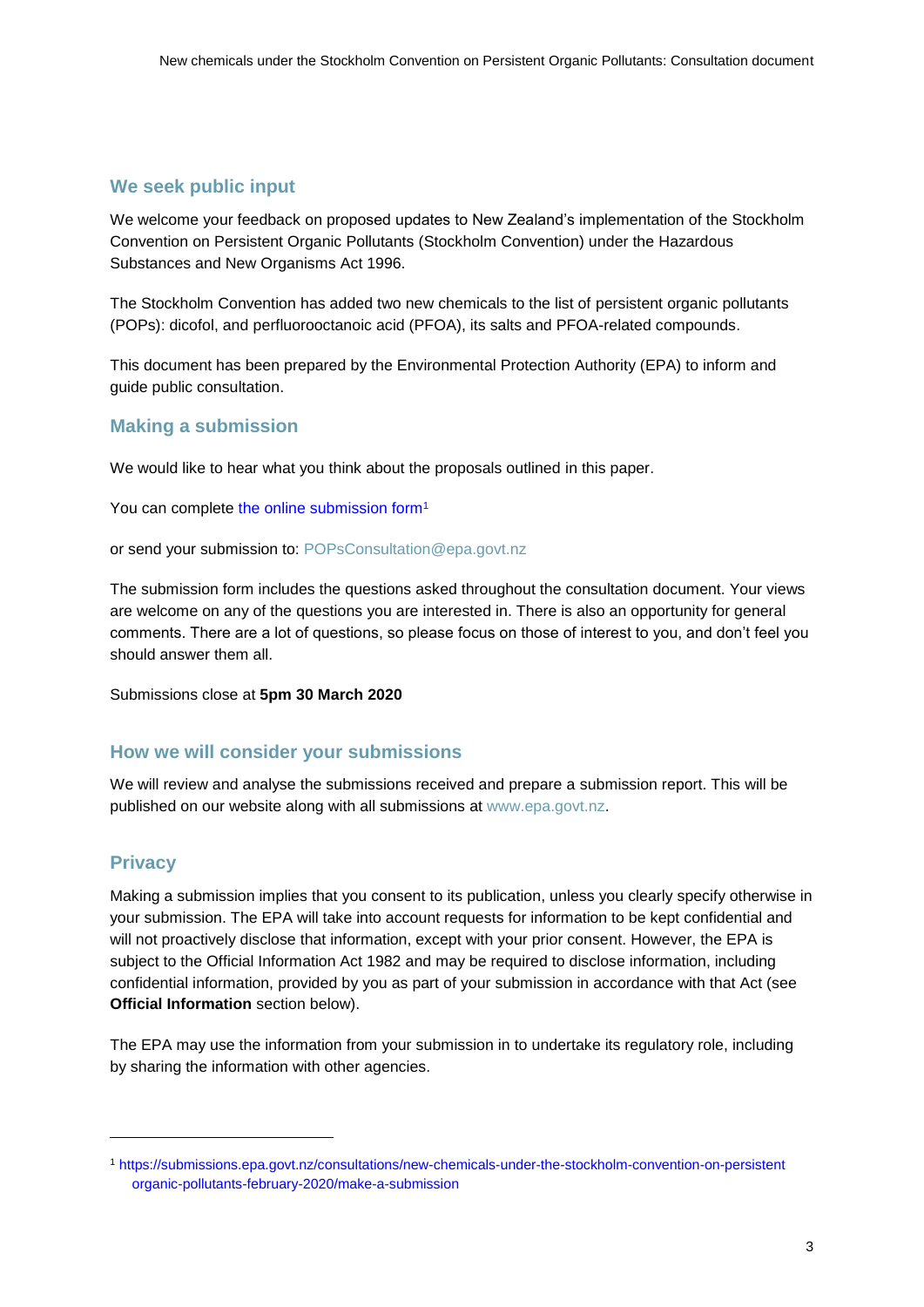The Privacy Act 1993 establishes certain principles with respect to the collection, use, and disclosure of information about individuals by various agencies, including the EPA.

Any personal information you supply when providing submissions will be used only in relation to the matters covered by this document. We may also use your contact details for the purpose of requesting your participation in customer surveys.

You have a right to access and correct any personal information held by us, by contacting the EPA (contact details available [here](https://www.epa.govt.nz/contact-information/)<sup>2</sup>).

You may request that your personal information (such as your name, your address) be withheld from publicly available information.

#### **Official Information**

The Official Information Act 1982 (OIA) establishes principles with respect to the disclosure of information held by government agencies, including the EPA. Any information you supply in the course of making submissions will be subject to the OIA and may be disclosed, upon request, to members of the public.

Please advise if you consider that the information provided by you would fall within the grounds for withholding information under the OIA.

l

<sup>2</sup> [www.epa.govt.nz/contact-information/](http://www.epa.govt.nz/contact-information/)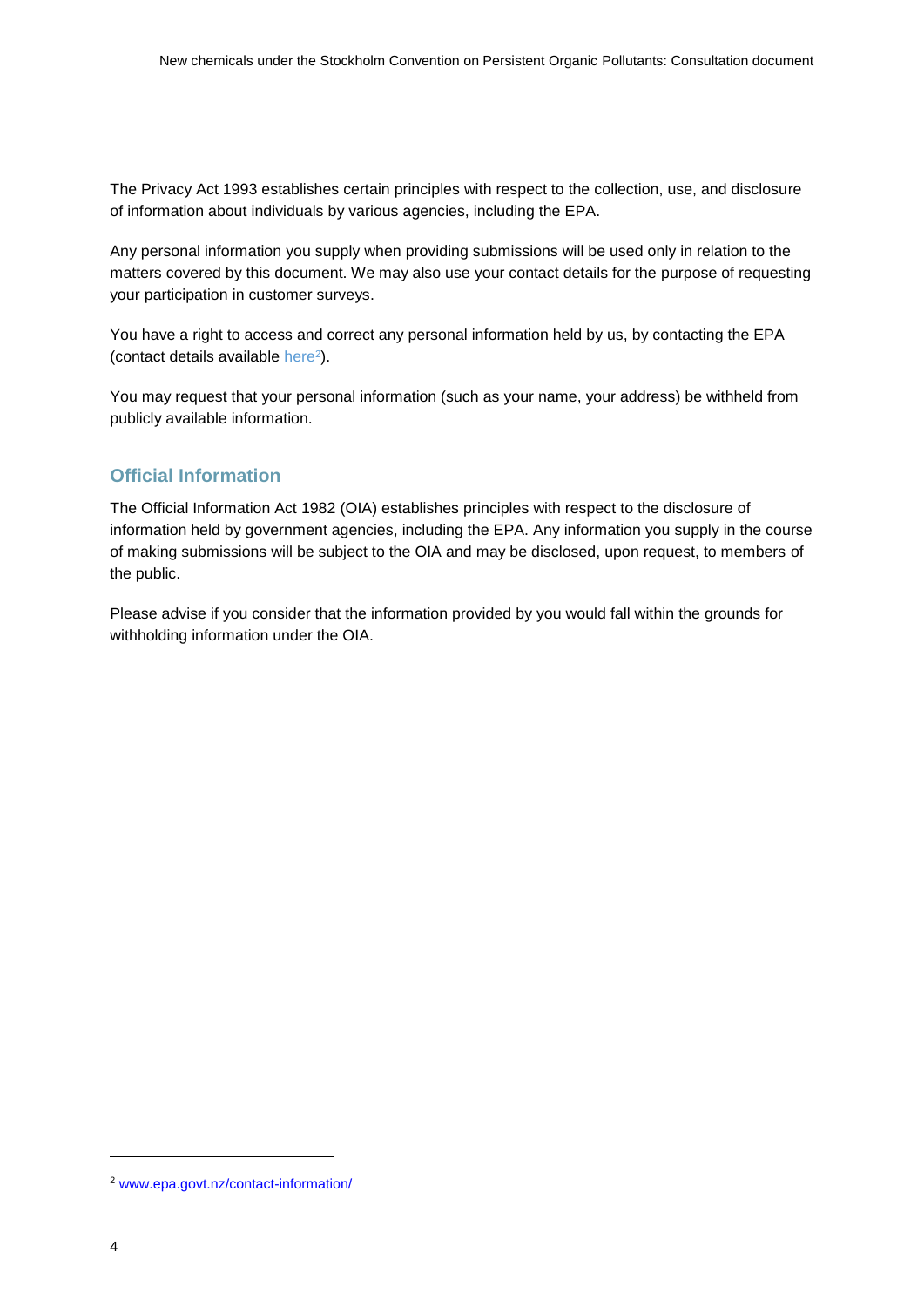# **Contents**

| <b>Summary</b>                                                      | 6              |
|---------------------------------------------------------------------|----------------|
| How the Stockholm Convention works                                  | $\overline{7}$ |
| The new listings                                                    | 9              |
| New Zealand's obligations                                           | 9              |
| The obligations start on 3 December 2020                            | 9              |
| Specific exemptions                                                 | 9              |
| 'Articles in use' notification                                      | 10             |
| Implementing the Stockholm Convention into New Zealand law          | 11             |
| Hazardous Substances and New Organisms Act 1996                     | 11             |
| More about the two POPs                                             | 12             |
| Dicofol                                                             | 12             |
| Perfluorooctanoic acid (PFOA), its salts and PFOA-related compounds | 13             |
| Why we list Stockholm Convention chemicals                          | 16             |
| Appendix 1: Where to find out more                                  | 18             |
| Appendix 2: Stockholm Convention new decisions on the listings      | 19             |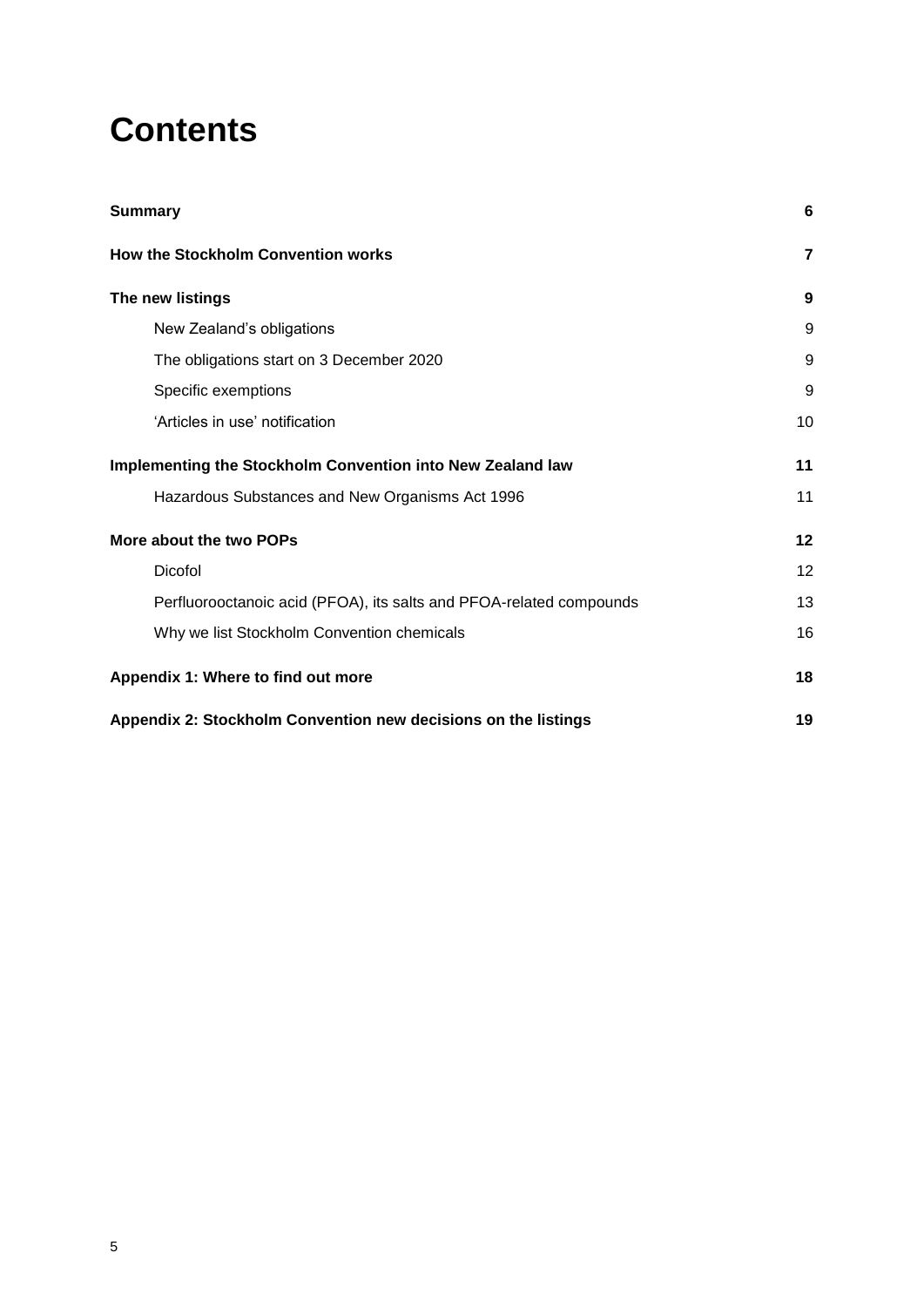# <span id="page-5-0"></span>**Summary**

As a signatory to the Stockholm Convention on Persistent Organic Pollutants, New Zealand has committed to eliminating and restricting persistent organic pollutants (POPs). POPs are stable compounds that do not readily break down through chemical or biological processes. They persist for a long time, both in the environment and the human body, and bioaccumulate up the food chain.

New Zealand fulfils its Stockholm Convention obligations to eliminate or restrict the importation, production, use, and disposal of Stockholm-listed POPs through the Hazardous Substances and New Organisms Act 1996 (HSNO Act). Schedule 2A of the HSNO Act lists the chemicals that are subject to the Stockholm Convention obligations.

In 2019, the parties to the Stockholm Convention added two new chemicals to those subject to restrictions under the Convention.

- Dicofol, an organochlorine pesticide that was used to control mites on fruit, vegetables, ornamentals, field crops, cotton, tea, and Christmas tree plantations. It is listed without specific exemptions (Convention Decision SC-9/11).
- Perfluorooctanoic acid (PFOA), its salts and PFOA-related compounds that were used in a wide variety of applications and consumer products, including fire-fighting foams and textiles. These are listed with specific exemptions (Convention Decision SC-9/12).

To implement these restrictions on dicofol and PFOA into New Zealand law, these chemicals need to be added to the HSNO Act:

- Schedule 1AA Stockholm Convention on Persistent Organic Pollutants
- Schedule 2A Persistent Organic Pollutants.

This consultation document outlines the use of dicofol and PFOA in New Zealand. A general description of the Stockholm Convention is provided, along with the rationale for amending New Zealand legislation to reflect the proposed changes.

We invite your [feedback on these proposals](https://submissions.epa.govt.nz/consultations/new-chemicals-under-the-stockholm-convention-on-persistent-organic-pollutants-february-2020/make-a-submission)<sup>3</sup>, and have provided questions to guide your responses.

l

<sup>3</sup> [https://submissions.epa.govt.nz/consultations/new-chemicals-under-the-stockholm-convention-on-persistent](https://submissions.epa.govt.nz/consultations/new-chemicals-under-the-stockholm-convention-on-persistent-organic-pollutants-february-2020/make-a-submission)[organic-pollutants-february-2020/make-a-submission](https://submissions.epa.govt.nz/consultations/new-chemicals-under-the-stockholm-convention-on-persistent-organic-pollutants-february-2020/make-a-submission)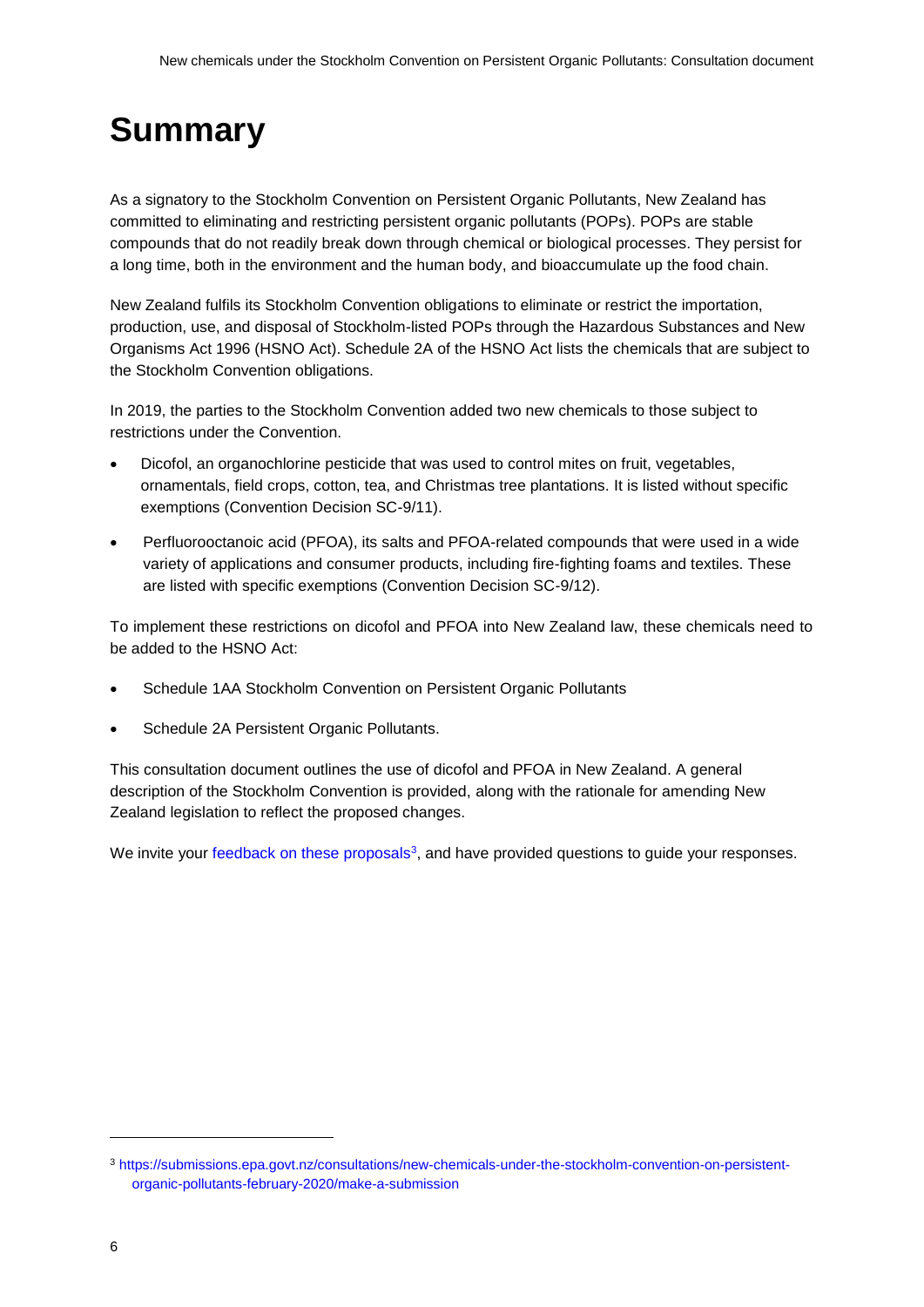# <span id="page-6-0"></span>**How the Stockholm Convention works**

The Stockholm Convention on Persistent Organic Pollutants (Stockholm Convention) is a multilateral environmental agreement limiting the production and use of persistent organic pollutants (POPs). These are highly toxic chemicals that persist in the environment, build up in human and animal tissue, and are passed from species to species through the food chain.

Every two years, parties to the Stockholm Convention meet to discuss its implementation and, when required, they agree that additional POPs should be subject to international regulation. These additional POPs undergo a three-stage assessment process by the Persistent Organic Pollutants Review Committee, the Stockholm Convention's scientific review group.

Once agreed, the additional POPs are added to one or more of the annexes to the Convention.

The Stockholm Convention has three annexes in which chemicals are listed.

- **Annex A** This lists POPs that are to be eliminated. The obligation is to eliminate production, use, import and exports of the POPs, except for those specific exemptions allowed by the Convention, and where a country has registered for those. The term of exemptions vary.
- **Annex B** This lists POPs that are restricted to uses specified in the annex (called acceptable purposes). An example is DDT, which is prohibited except for use in disease vector control, (eg, mosquitoes carrying malaria) in accordance with World Health Organisation guidelines. Any party using DDT must also have notified the Stockholm Convention that it will use this acceptable purpose.
- **Annex C** This lists POPs that are produced and released as unintentional by-products of specific processes. The obligation is for parties to avoid the unintentional production and releases of the listed POPs. An example is dioxins, which are a by-product of some industrial processes, and burning of some wastes.

The Stockholm Convention also requires that countries manage the chemical stockpiles and waste POPs listed in these annexes (including when POPs must be destroyed), identify contaminated sites, and remediate these sites in an environmentally sound manner.

#### **Exemptions**

The Stockholm Convention Secretariat maintains a register of the countries using specific exemptions or acceptable purposes listed in annexes A and B. Parties need to register with the Secretariat to use an exemption or acceptable purpose when it has obligations for listed POPs under the Convention. Specific exemptions have a limited timeframe and expire at a specified time (usually five years) unless a party indicates an earlier date in the register, or an extension is granted by the Conference of the Parties. Exemptions that apply to all parties do not need to be notified and listed in the register, eg: the exemption that has applied for polychlorinated biphenyls (PCBs).

Parties also need to notify the Secretariat that it continues to have articles containing listed POPs within its borders. This is called an "articles in use" notification and deals with legacy issues and relates to articles containing POPs already in use before the relevant obligations came into force.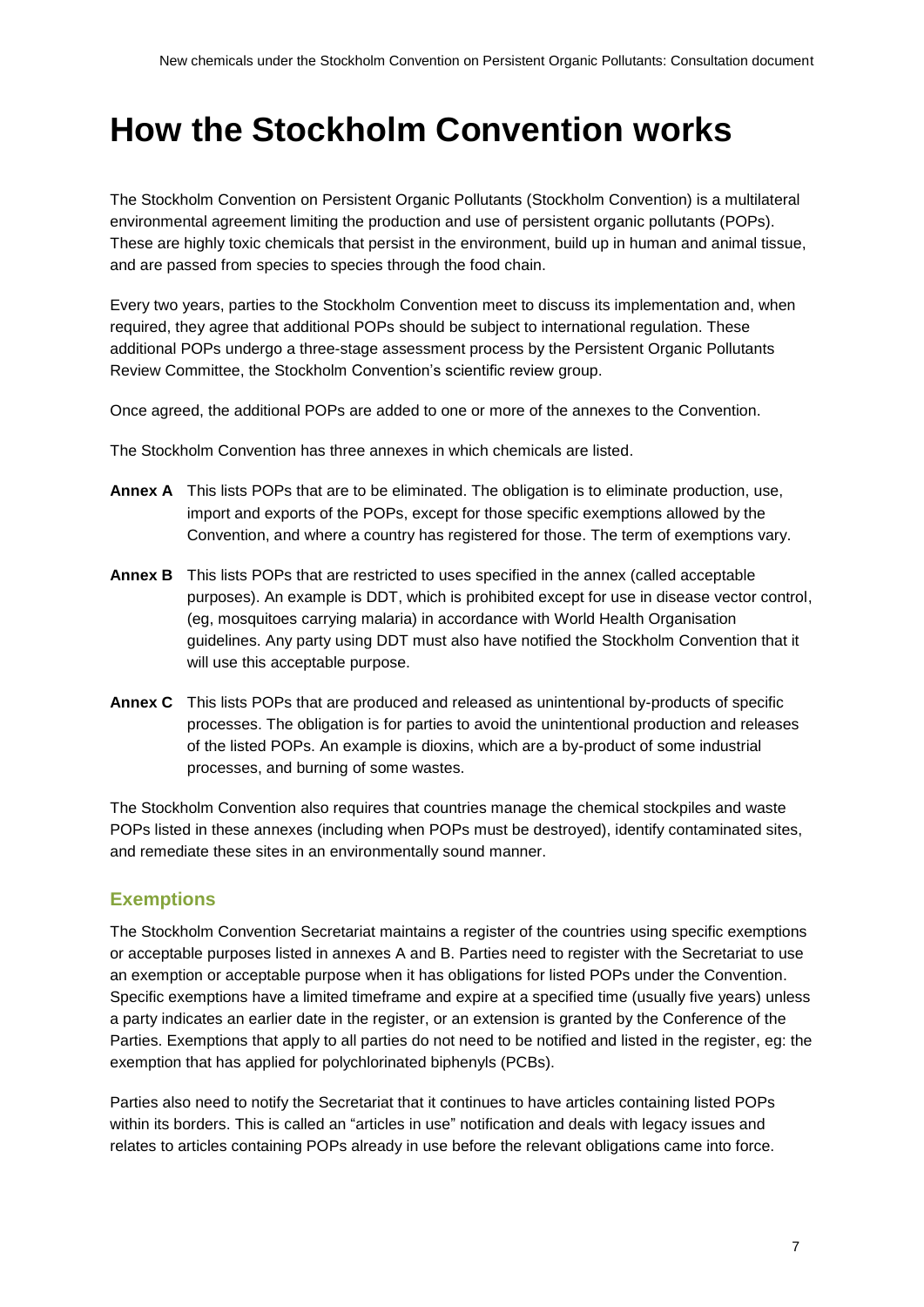#### Annexes A and B note that:

"[ii] […] Quantities of a chemical occurring as constituents of articles manufactured or already in use before or on the date of entry into force of the relevant obligation with respect to that chemical, shall not be considered as listed in this Annex, provided that a Party has notified the Secretariat that a particular type of article remains in use within that Party."

The "articles in use" notification covers existing articles for the time they remain in use. It does not extend to reusing or recycling the article.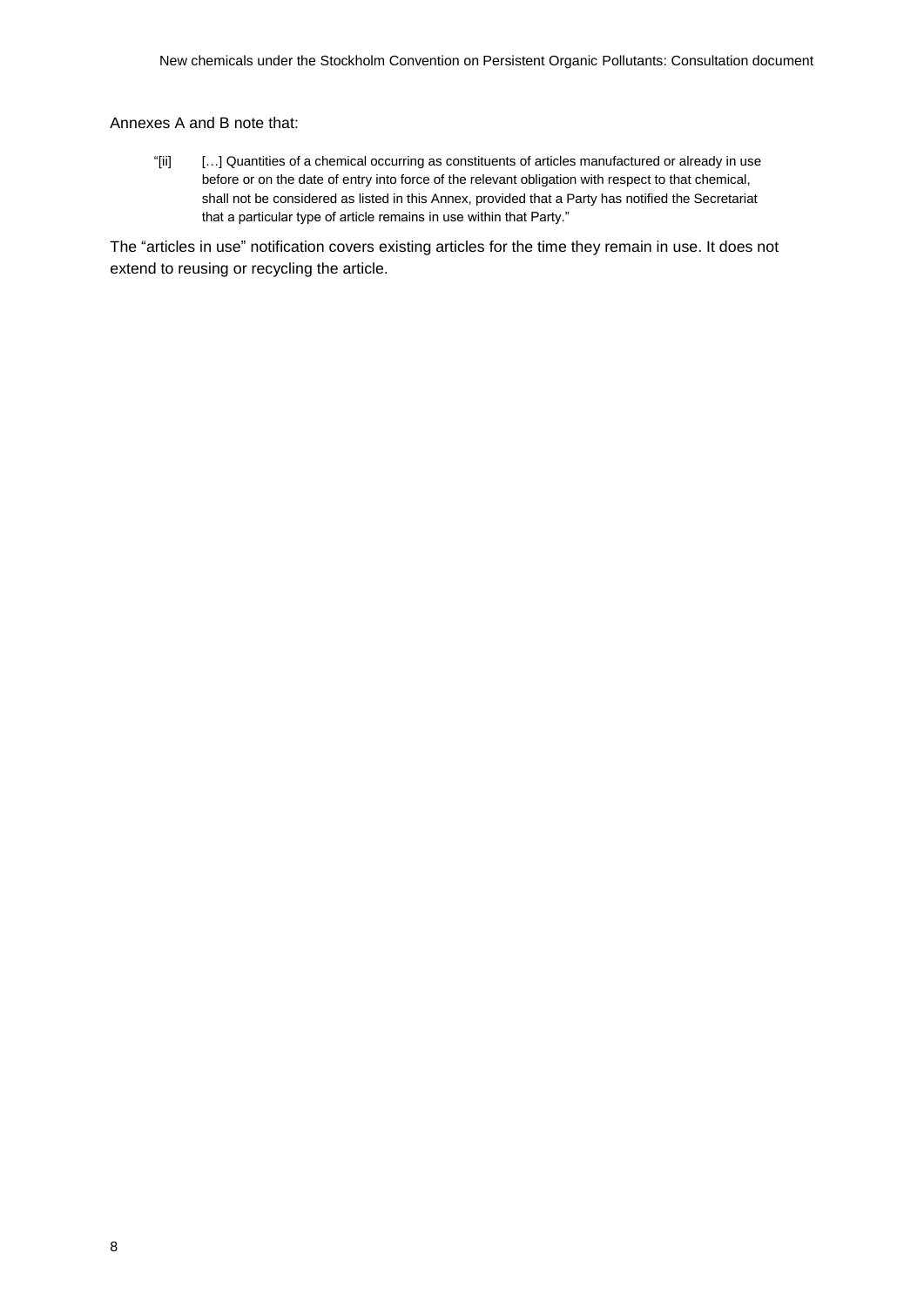# <span id="page-8-0"></span>**The new listings**

In 2019, the Conference of the Parties made two new listings in Annex A:

- dicofol
- perfluorooctanoic acid (PFOA), its salts and PFOA-related compounds.

In addition, Decision SC-9/4 amended and removed certain acceptable purposes and specific exemptions for perfluorooctane sulfonic acid (PFOS), its salts and perfluorooctane sulfonyl fluoride (PFOSF), that are listed in Annex B (chemicals with restricted uses). Those chemicals are already included in Schedule 2A of the HSNO Act, so they are prohibited for use in New Zealand without any of the acceptable purposes and specific exemptions affected by Decision-9/4. Therefore, no amendment to Schedule 2A is necessary for this.

## <span id="page-8-1"></span>**New Zealand's obligations**

New Zealand is a party to the Stockholm Convention so is bound to comply with it. A National Implementation Plan (NIP) outlines how New Zealand implements its obligations under the Stockholm Convention. See [www.mfe.govt.nz/publications/climate-change/new-zealands-updated-national](http://www.mfe.govt.nz/publications/climate-change/new-zealands-updated-national-implementation-plan-under-stockholm)[implementation-plan-under-stockholm.](http://www.mfe.govt.nz/publications/climate-change/new-zealands-updated-national-implementation-plan-under-stockholm)

When a POP is listed, parties have obligations to impose prohibitions or restrictions.

Dicofol, and perfluorooctanoic acid (PFOA), its salts and PFOA-related compounds are chemicals that have been or are used as component chemicals in products and manufactured articles in New Zealand.

Obligations under the Convention extend to both the pure POP chemicals, and products and articles containing these, other than as unintentional trace contaminants.

This means that the EPA must ensure that any existing "articles in use" containing the newly added POPs are managed and disposed of appropriately and, if the current use of existing articles is to continue, it is reflected in the EPA listings and the Convention Secretariat is notified.

## <span id="page-8-2"></span>**The obligations start on 3 December 2020**

Parties are required to implement into national law newly listed chemicals within 12 months of the formal notification under the Convention.

Intended implementation for dicofol and PFOA, its salts and PFOA-related chemicals, is 3 December 2020. This obligation does not apply to a party who notifies the Secretary-General of the United Nations of its non-acceptance of the listing.

## <span id="page-8-3"></span>**Specific exemptions**

#### **Dicofol**

No specific exemptions have been provided with the listing of dicofol.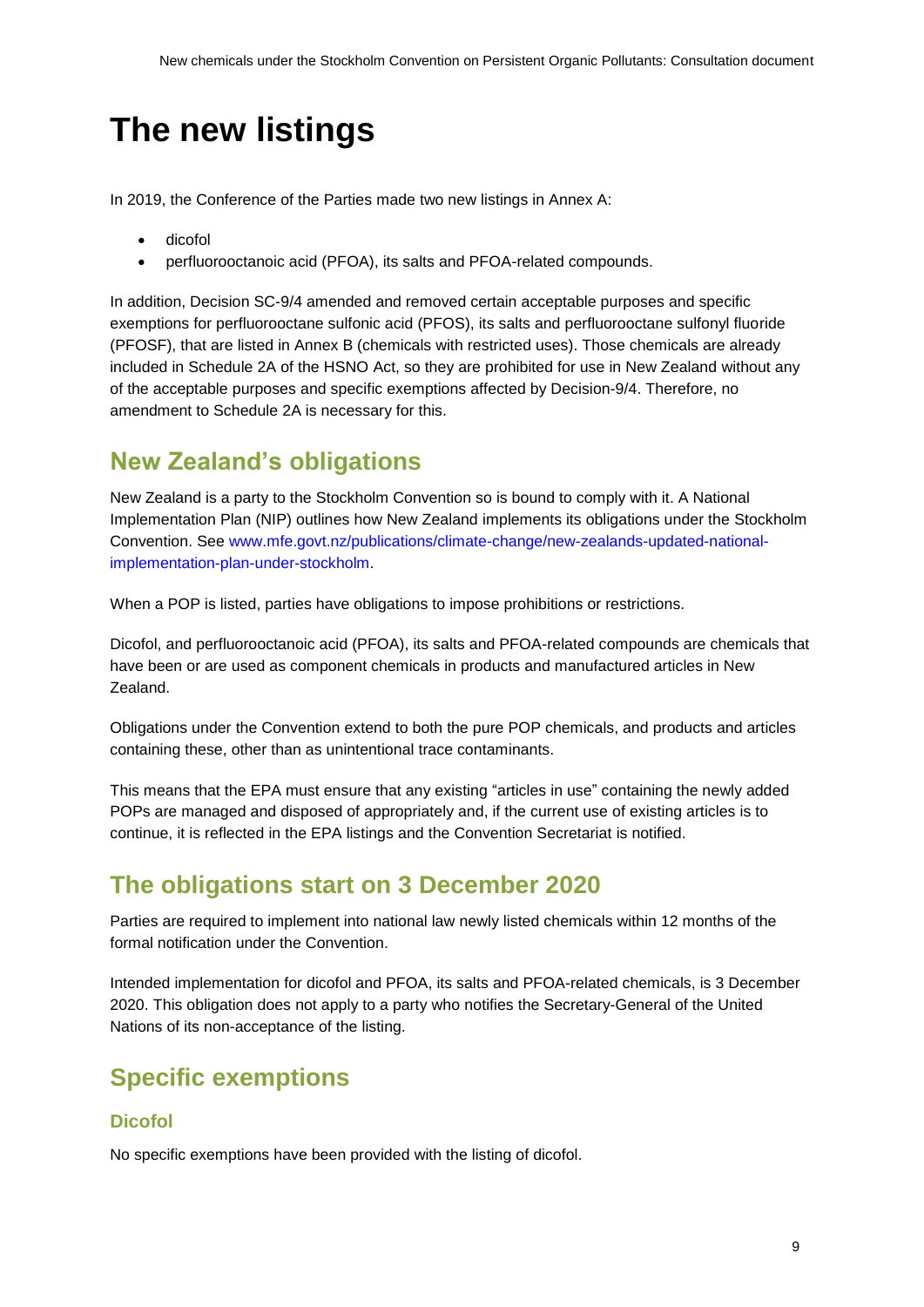#### **PFOA, its salts, and PFOA-related compounds**

There are specific exemptions for PFOA, its salts, and PFOA-related compounds. These include, but are not limited, to:

- use in semi-conductor manufacturing
- certain medical devices
- fire-fighting foams in installed systems
- production of high-performance filter membranes
- some specialised textiles.

If there is a need for ongoing use in these applications and they can be demonstrated and justified, New Zealand will need to register with the Stockholm Convention Secretariat for some of the specific exemptions.

The EPA recently consulted on amending the Fire Fighting Chemicals Group Standard 2017 (issued under the HSNO Act), with proposals to phase out the use of all fire-fighting foams containing any PFAS (per and poly-fluoroalkyl substances), including PFOA-related chemicals. These proposals were based on the Stockholm Convention listing specific exemption for PFOA, its salts, and PFOA-related compounds for fire-fighting foam. The submissions from the consultation will inform the consideration of registering for this specific exemption.

## <span id="page-9-0"></span>**'Articles in use' notification**

#### **Dicofol**

The "articles in use" exemption is not relevant to dicofol as it is a chemical product not used in manufactured articles.

#### **PFOA, its salts, and PFOA-related compounds**

An "articles in use" notification may need to be made for PFOA, its salts, and PFOA-related compounds, because it has been used in surface coating materials for textiles. Such a notification only applies to the continued use of articles being used at the time of listing in New Zealand law. It allows continued use of existing "articles in use" but does not allow new articles to be brought into New Zealand.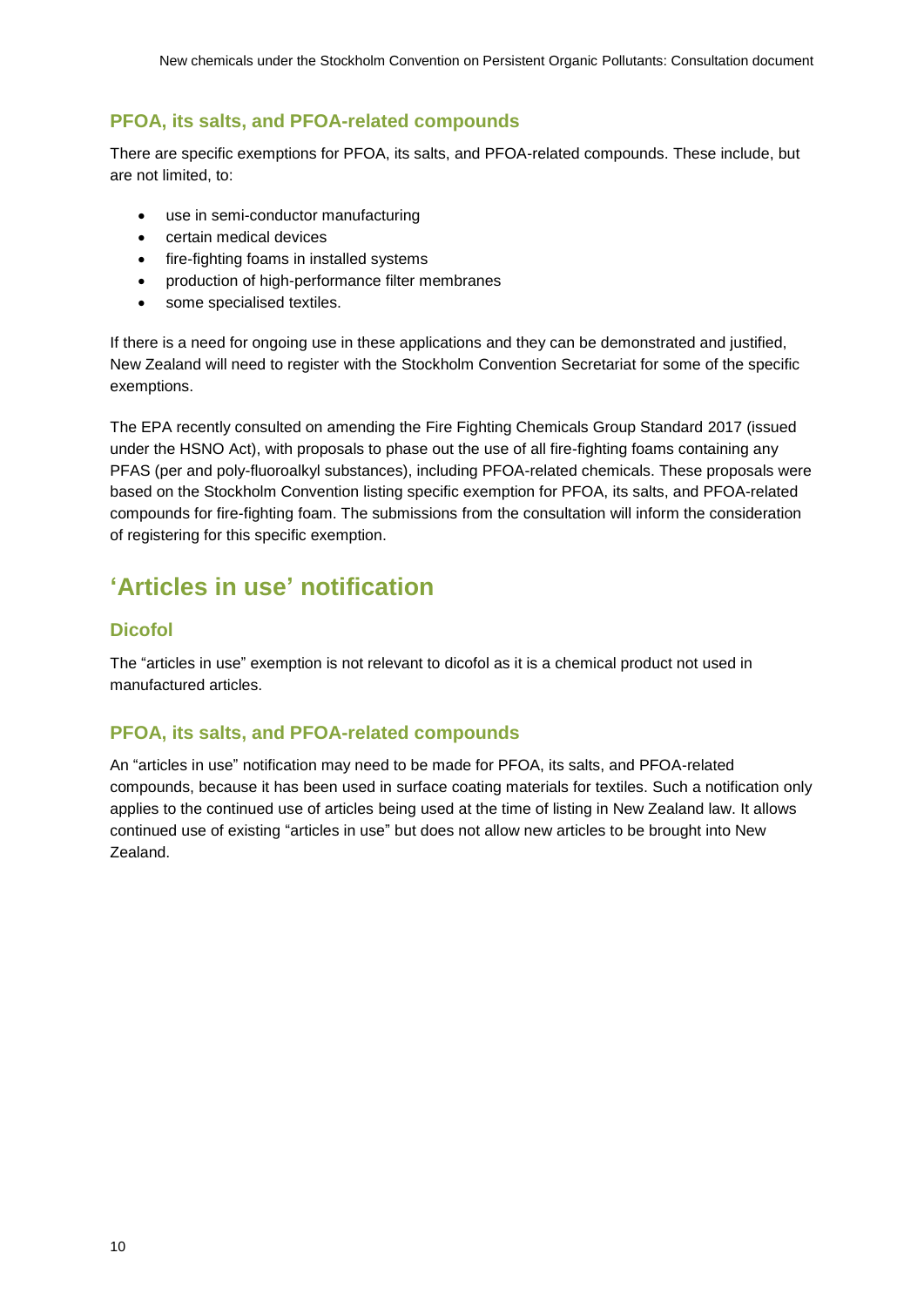# <span id="page-10-0"></span>**Implementing the Stockholm Convention into New Zealand law**

## <span id="page-10-1"></span>**Hazardous Substances and New Organisms Act 1996**

The HSNO Act was amended in 2003 to implement New Zealand's main obligations under the Stockholm Convention. The legal obligation on New Zealand for eliminating or severely restricting the production and use of newly listed POPs is mainly met by including the POPs in Schedule 2A of the HSNO Act. Any exemptions applying are also specified in Schedule 2A. The HSNO Act prohibits any POP listed in Schedule 2A, or a product containing a POP, from being imported into, manufactured, or used in New Zealand (subject to some very limited exceptions).

The HSNO Act contains prohibitions, or in some cases imposes severe restrictions, on the import, manufacture, and use of POPs (or those containing POPs) in line with the requirements of the Convention. Residual POPs in New Zealand can no longer be used once they are listed in Schedule 2A except for any limited exemptions that may be given in the Schedule. Residual POPs, including wastes and unused stocks of POPs, are subject to rules relating to collection, storage, and disposal that are specified in the Hazardous Substances (Storage and Disposal of Persistent Organic Pollutants) Notice 2004.

Schedule 2A of the HSNO Act can be amended by an Order in Council as new chemicals are added to the Convention. The full text of the Stockholm Convention is in Schedule 1AA of the HSNO Act and this can also be amended by an Order in Council.

Before POPs can be added to Schedule 2A, the HSNO Act requires the Minister for the Environment to request the EPA to consult with those who may be affected. The EPA then reports the results of the consultation to the Minister, along with advice on best international practices and standards for safe management. On 24 June 2019, the Minister requested the EPA to consult on the proposed amendments to Schedule 2A of the HSNO Act.

The Minister seeks Cabinet approval for the proposed amendment to the Schedules 1AA and 2A. This then needs to be approved by the Executive Council before it is formally announced as part of the HSNO Act.

In addition, POPs are included in Schedule 1 Stockholm Chemicals of the Imports and Exports (Restrictions) Prohibition Order (No 2) 2004 which requires that export from New Zealand of POPs, other than wastes, are subject to permitting. The Ministry for the Environment will propose technical changes to the Imports and Exports (Restrictions) Prohibition Order (No 2) 2004 to achieve this once approval has been given to include the new POPs in the HSNO Act. The export of POPs waste for destruction is also subject to permitting under the Imports and Exports (Restrictions) Prohibition Order (No 2) 2004 which implements obligations under the Basel Convention. This Convention is an international treaty designed to reduce the movements of hazardous waste between nations.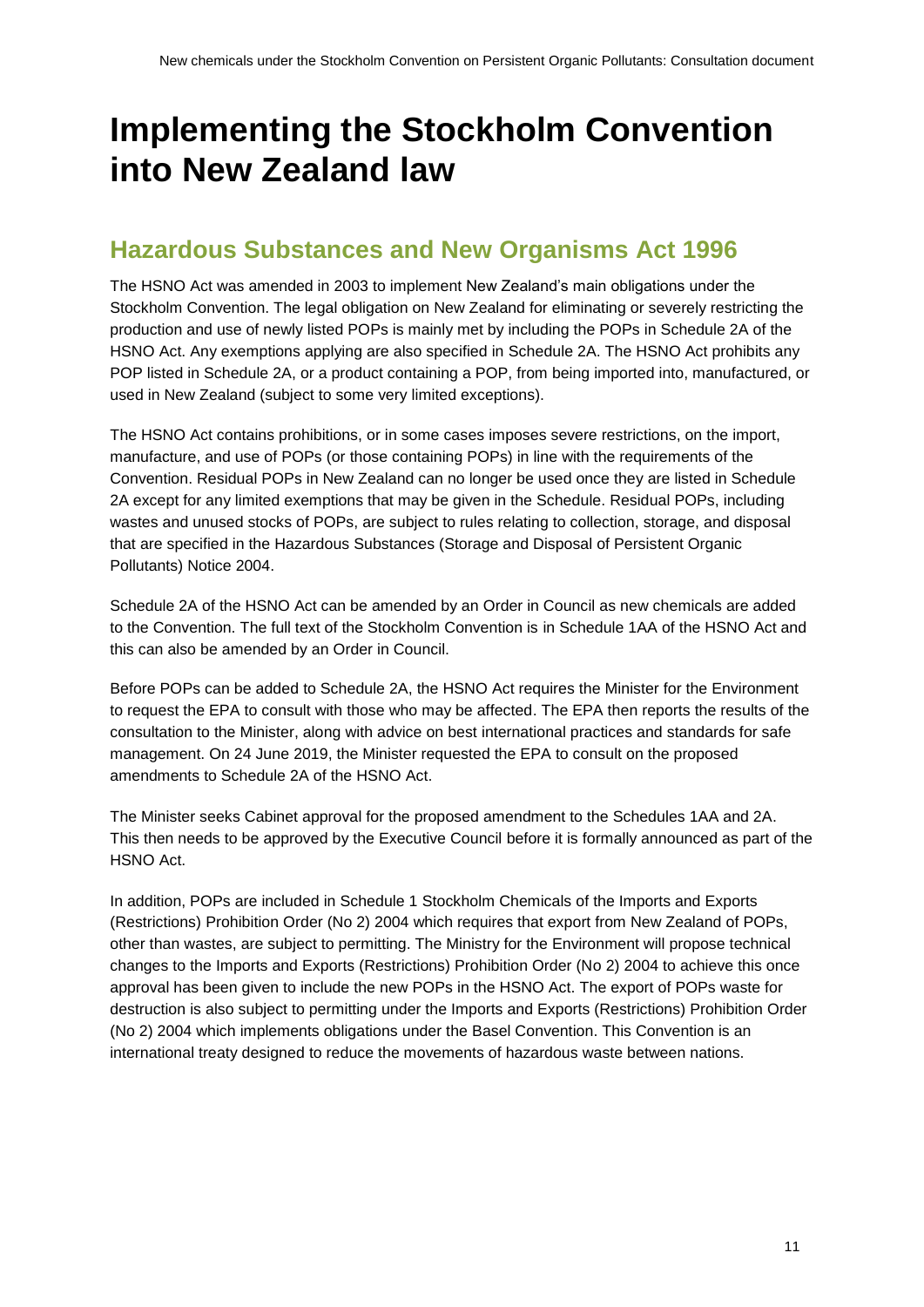# <span id="page-11-0"></span>**More about the two POPs**

# <span id="page-11-1"></span>**Dicofol**

### **The chemical – Dicofol**

There are two main isomers of Dicofol and the CAS numbers are 115-32-2 and 10606-46-9.

### **Description and uses**

Dicofol is an organochlorine pesticide, used to control mites on a variety of crops. It was introduced commercially in 1955. Intended uses of dicofol cover fruits, vegetables, ornamentals, field crops, cotton, tea, and Christmas tree plantations. Between 2000 and 2007, global production of dicofol was estimated to have been 2,700–5,500 tonnes annually. Production has declined sharply since then as countries have phased out production and usage.

There are no specific examples of critical uses in the listing Decision SC-9/11 by the Conference of the Parties.

A range of chemical and non-chemical alternatives to dicofol are available and accessible. Considered technically feasible, these include more than 25 chemical pesticides, biological controls (pathogens and predators), botanical preparations (plant extracts), and agroecological practices (such as used in agroecology, organics and integrated pest management).

### **Current New Zealand status**

There is a HSNO approval (HSR002840) for dicofol, CAS No. 115-32-2.

It can only be used for laboratory research and development, or as an ingredient or component in the manufacture of another substance or product.

There is another HSNO approval HSR000752 for "wettable powder containing 350 g/kg dicofol". This is subject to a control (rules) that this substance must not be applied in or on water.

No product containing dicofol is registered on the Agricultural Compounds and Veterinary Medicines Register under the Agricultural Compounds and Veterinary Medicines Act 1997 (ACVM Act).

#### **Exemptions relevant to New Zealand**

There are no specific use exemptions available with this listing that would allow continued import or production.

There is no evidence to suggest that any product is being used for any other use or that dicofol is being imported for research and development purposes.

The "articles in use" exemption is not relevant to dicofol as it is a chemical product not used in manufactured articles.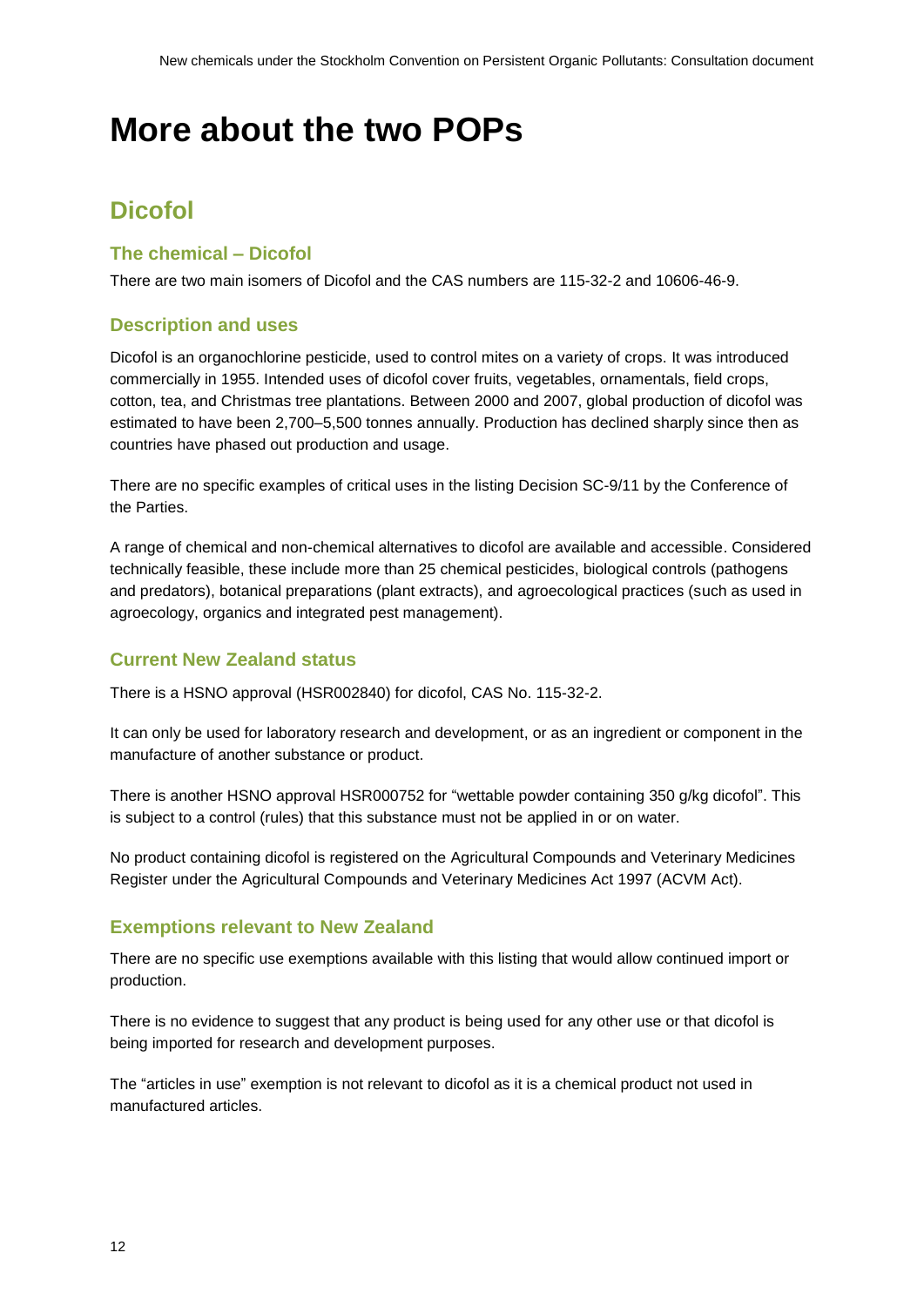### **Consultation questions**

- 1. Do you agree that dicofol be listed in Schedule 2A of the HSNO Act?
- 2. Do you have any information regarding dicofol on the following:
	- current use in New Zealand
	- stockpiles, as chemicals or products
	- waste stocks containing dicofol
	- sites contaminated by dicofol
	- products being used which may contain dicofol
	- imports of, or products/articles containing, dicofol
	- exports of, or products/articles containing, dicofol?
- 3. If so, please provide details.

## <span id="page-12-0"></span>**Perfluorooctanoic acid (PFOA), its salts and PFOA-related compounds**

### **The chemical – Perfluorooctanoic acid (PFOA), its salts and PFOA-related compounds**

"Perfluorooctanoic acid (PFOA), its salts and PFOA-related compounds" means: the following

- (i) Perfluorooctanoic acid (PFOA; CAS No: 335-67-1), including any of its branched isomers;
- (ii) Its salts;
- (iii) PFOA-related compounds which, for the purposes of the Convention, are any substances that degrade to PFOA, including any substances (including salts and polymers) having a linear or branched perfluoroheptyl group with the moiety  $(C_7F_{15})C$  as one of the structural elements;

The following compounds are not included as PFOA-related compounds:

- (i)  $C_8F_{17}$ -X, where  $X = F$ , Cl, Br;
- (ii) Fluoropolymers that are covered by  $CF_3[CF_2]_n R'$ , where  $R' =$ any group, n>16;
- (iii) Perfluoroalkyl carboxylic and phosphonic acids (including their salts, esters, halides and anhydrides) with ≥8 perfluorinated carbons

See an indicative list of substances covered by the listing of PFOA, its salts and PFOA-related compounds in the Persistent Organic Pollutants Review Committee (POPRC) document UNEP/POPS/POPRC.13/INF/6/Add.1 available at:

[http://chm.pops.int/TheConvention/POPsReviewCommittee/Meetings/POPRC13/MeetingDocuments/t](http://chm.pops.int/TheConvention/POPsReviewCommittee/Meetings/POPRC13/MeetingDocuments/tabid/6024/Default.aspx) [abid/6024/Default.aspx.](http://chm.pops.int/TheConvention/POPsReviewCommittee/Meetings/POPRC13/MeetingDocuments/tabid/6024/Default.aspx)

#### **Description and uses**

PFOA, its salts and PFOA-related compounds are used in a wide variety of applications and consumer products across many sectors (details see document UNEP/POPS/POPRC.12/11/Add.2, available at: [http://chm.pops.int/TheConvention/POPsReviewCommittee/ReportsandDecisions/tabid/3309/Default.a](http://chm.pops.int/TheConvention/POPsReviewCommittee/ReportsandDecisions/tabid/3309/Default.aspx) [spx\)](http://chm.pops.int/TheConvention/POPsReviewCommittee/ReportsandDecisions/tabid/3309/Default.aspx)

PFOA and its salts are, or were, most widely used as processing aids in the production of fluoroelastomers and fluoropolymers, with polytetrafluoroethylene (PTFE, Teflon), fluorinated ethylene propylene, PFA (perfluoroalkoxy alkane) and PVDF (polyvinylidene fluoride) being important fluoropolymers.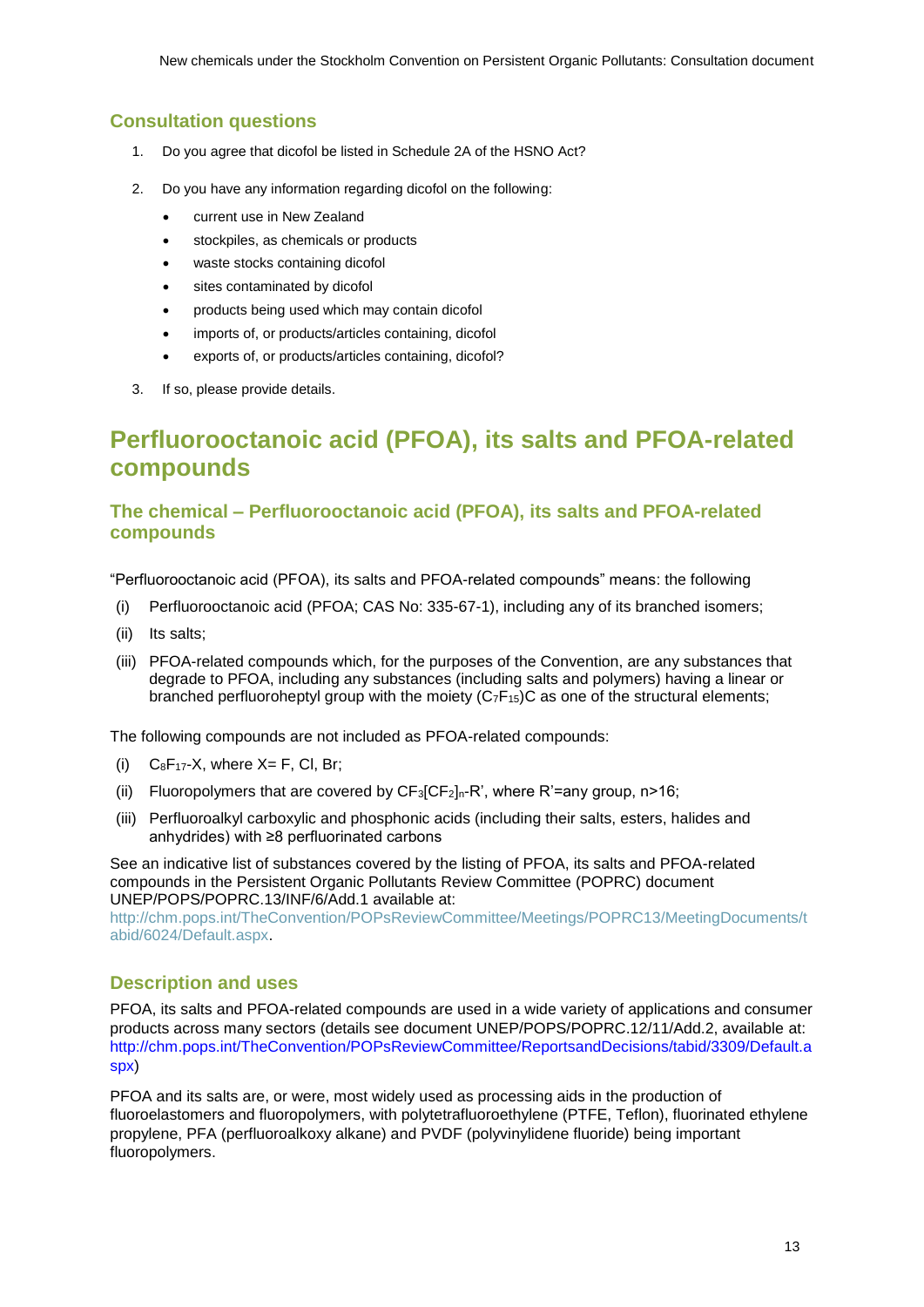Fluoropolymers are used to manufacture hoses, cables and gaskets; non-stick coatings on cookware and personal care products; medical devices and filter membranes. PFOA is used as a surfactant and processing aid in the photolithographic and etch processes in the manufacture of semi-conductors, in photographic film coatings, and in the textile coating industry.

PFOA-related compounds, including side-chain fluorinated polymers, are used as surfactants and surface treatment agents (for example, in textiles, paper and paints and inks). PFOA-related products provide water, grease and soil protection for textiles and related products such as outdoor clothing and carpets, and for products such as the paper of microwave popcorn bags.

They have also been used in fire-fighting foams.

Releases occur from past and ongoing production, use and disposal. The main emissions of PFOA and its salts are to wastewater and as particles or aerosols. Indirect releases of PFOA occur from the biotic and abiotic (photo-) degradation or transformation of precursor PFOA-related compounds.

Steps to phase out PFOA and related substances have been widely implemented overseas.

Regulatory action to prohibit manufacture or severely restrict use of PFOA, its salts and PFOA-related compounds are already implemented or under way in many jurisdictions, including Norway, the European Union, the United States, and Canada.

#### **Possible exemptions**

An "articles in use" exemption exists. We expect this will be necessary to allow some existing manufactured articles containing PFOA and PFOA-related compounds to continue to be used.

The prohibition under the Stockholm Convention decision also provides for countries to seek exemptions for specific uses. Possible use specific exemptions are:

- Photolithography or etch processes in semiconductor manufacturing
- Photographic coatings applied to films
- Textiles for oil- and water-repellency for the protection of workers from dangerous liquids that comprise risks to their health and safety
- Invasive and implantable medical devices
- Fire-fighting foam for liquid fuel vapour suppression and liquid fuel fires (Class B fires) in installed systems, including both mobile and fixed systems (in accordance with paragraph 2 of part X of Annex A – see Appendix 2, decision SC-9/12)
- Use of perfluorooctyl iodide for the production of perfluorooctyl bromide for producing pharmaceutical products
- Manufacture of polytetrafluoroethylene (PTFE) and polyvinylidene fluoride (PVDF) for the production of:
	- o High-performance, corrosion-resistant gas filter membranes, water filter membranes and membranes for medical textiles
	- o Industrial waste heat exchanger equipment
	- o Industrial sealants capable of preventing leakage of volatile organic compounds and PM2.5 particulates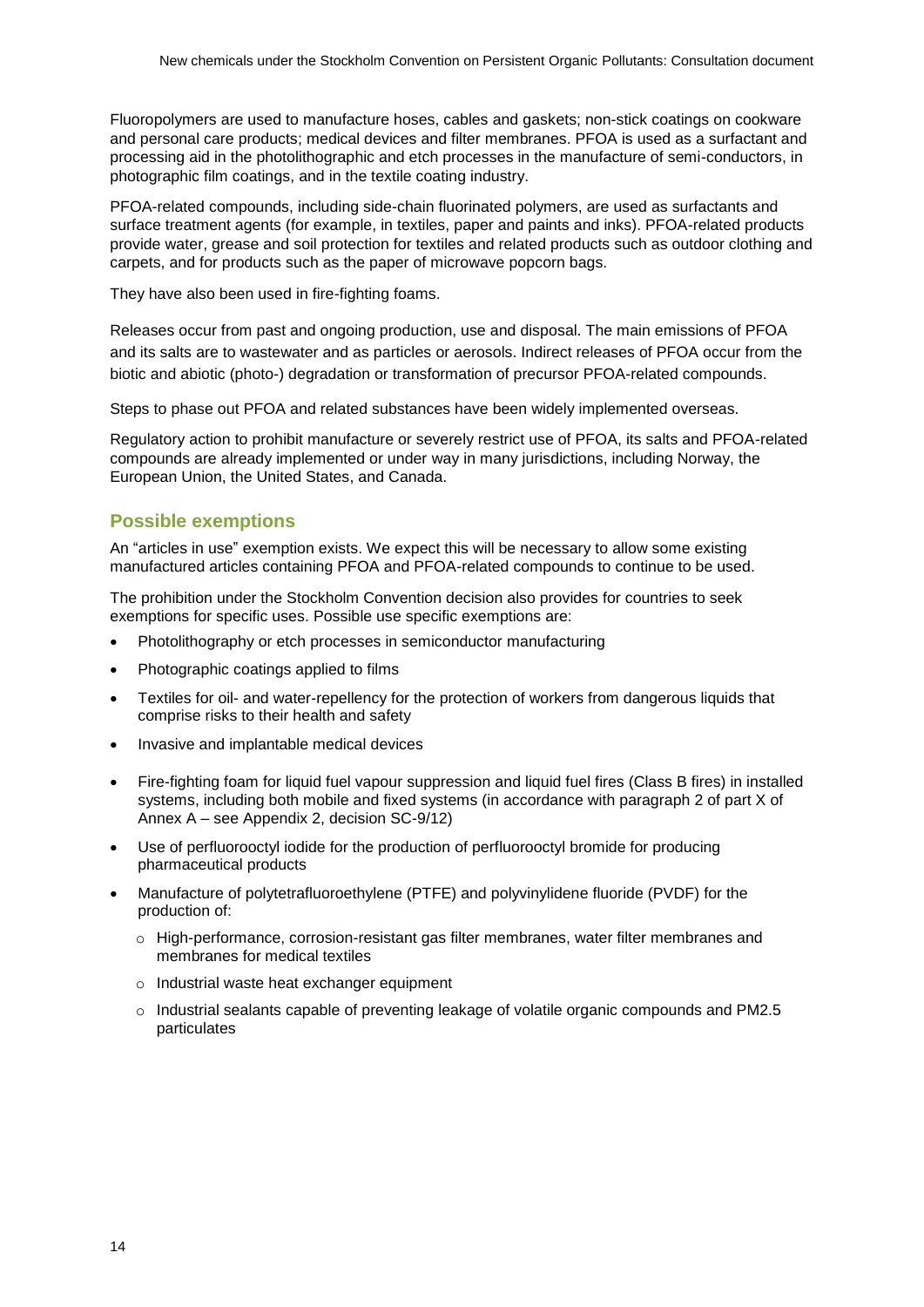- Manufacture of polyfluoroethylene propylene (FEP) for the production of high-voltage electrical wire and cables for power transmission
- Manufacture of fluoroelastomers for the production of O-rings, v-belts and plastic accessories for car interiors.

### **Current status In New Zealand**

The HSNO Act regulates the use of PFOA, its salts and PFOA-related compounds. There are no approvals under Part 5 of the HSNO Act for any of the chemicals listed in this proposal. However, a number are listed on the EPA's NZ Inventory of Chemicals (NZIoC) and so they may be imported as component chemicals in products under an appropriate group standard. There is no information available on any current manufacture, import, export, or use, of any of the chemicals other than as components of some fire-fighting foams.

The chemicals listed on the NZIoC include:

- Perfluorooctanoic acid (PFOA), CAS No. 335-67-1
- PFOA-ammonium salt, CAS No. 3825-26-1
- PFOA-related compounds with the CAS numbers: 678-39-7, 27905-45-9, 2043-53-0, 2043-54- 1, 30046-31-2, 65510-55-6, 865-86-1, 78560-44-8, 39239-77-5, 60699-51-6, 17741-60-5, 68412-69-1, 70969-47-0, 115592-83-1, 71608-61-2, 148240-85-1, 148240-87-3, 148240-89-5.

The Fire Fighting Chemicals Group Standard 2017 under the HSNO Act (originally issued in 2006), states that perfluorooctanoic acid (PFOA) (but not its salts or PFOA-related compounds) is excluded from the group standard. This means that PFOA itself was not approved for use in fire-fighting foams from 2006, but other PFOA-related compounds were.

In late 2019, the EPA consulted on amendments to the Fire Fighting Chemicals Group Standard 2017. This proposed that all PFAS-containing fire-fighting foams be phased out, under the same conditions and to the same timeline as provided in the Stockholm Convention listing for PFOA-based fire-fighting foams. The EPA is currently considering submissions on this consultation.

The recent consultation indicated, however, that there are PFOA-based fire-fighting foams still in use in New Zealand and that replacing these will take some time.

#### **Exemptions relevant to New Zealand**

At this stage we consider that New Zealand should make use of the "articles in use" exemption. We are seeking information on what type of articles should be covered.

We also consider that New Zealand should use the specific exemption for fire-fighting foam for liquid fuel vapour suppression and liquid fuel fires (Class B fires) in installed systems, including both mobile and fixed systems. Note that this exemption only applies to foam in installed systems and does not apply to product that is held in drum stock. The latter would be treated as POPs waste and would need to be disposed of.

Full details of the specific exemption for fire-fighting foam is in paragraph 2 of Part X of Decision SC-9/12 (see Appendix 2).

In brief, fire-fighting foams containing PFOA or PFOA-related compounds must not be used:

for training, from the date of acceptance of the listing (3 December 2020)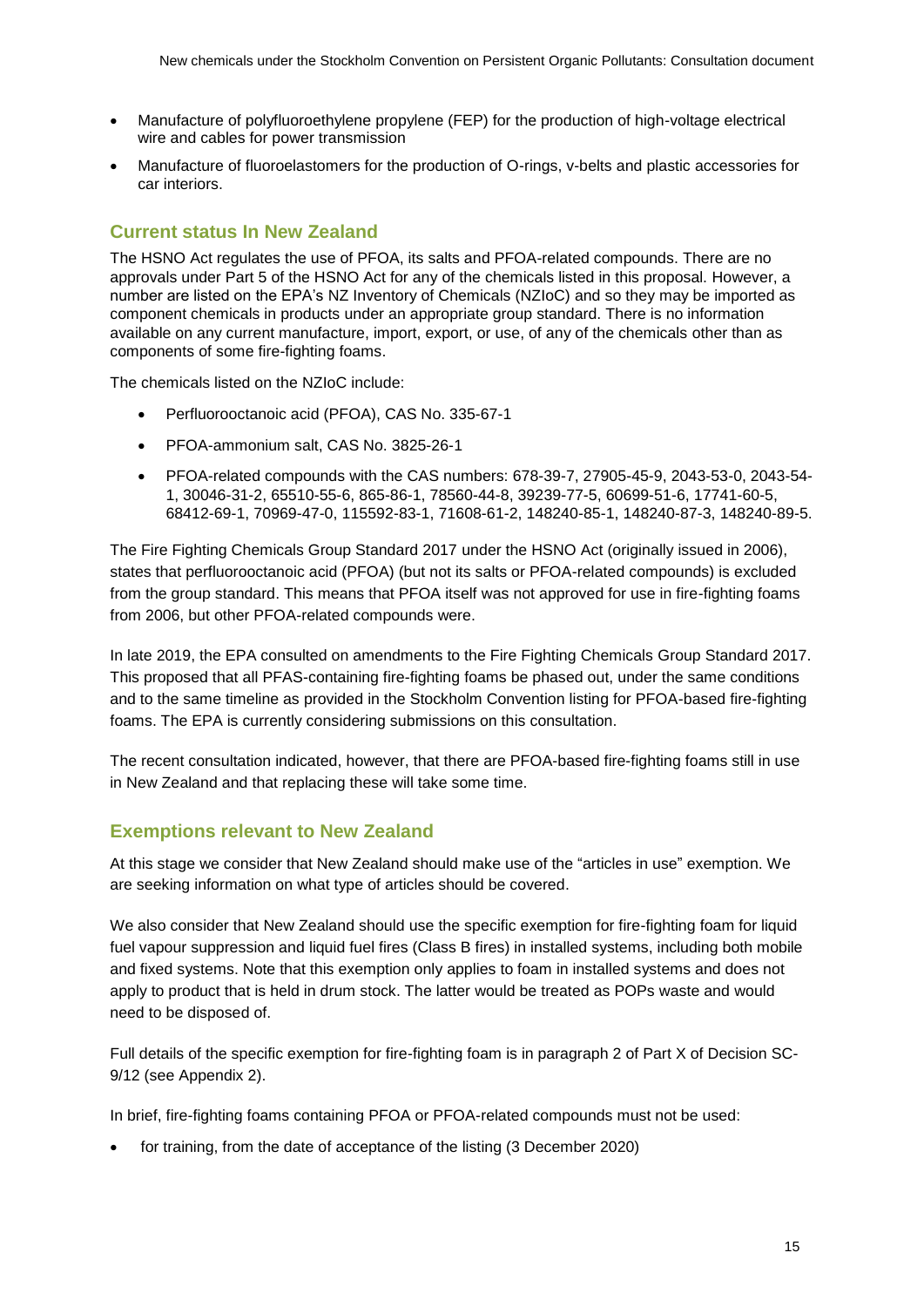- for testing unless all releases are contained, from the date of acceptance of the listing (3) December 2020)
- at sites where all releases cannot be contained after the end of 2022, if possible, but no later than the end of 2025
- for any other uses after the end of 2025.

Exemptions may also be considered for other specific uses listed in Decision SC-9/12 if information is provided that indicates these are needed.

#### **Consultation questions**

- 4. Do you agree that PFOA, its salts and PFOA-related compounds be listed in Schedule 2A of the HSNO Act?
- 5. Do you have any information regarding PFOA, its salts and PFOA-related compounds on the following:
	- current use in New Zealand
	- stockpiles, as chemicals or products
	- waste stocks containing PFOA, its salts and PFOA-related compounds
	- sites contaminated by PFOA, its salts and PFOA-related compounds
	- products being used which may contain PFOA, its salts and PFOA-related compounds
	- imports of, or products/articles containing, PFOA, its salts and PFOA-related compounds
	- exports of, or products/articles containing, PFOA, its salts and PFOA-related compounds?
- 6. If so, please provide details.
- 7. Do you have any information on any "articles in use" (so these may continue to be used in New Zealand) that contain PFOA, its salts and PFOA-related compounds?
- 8. If so, please provide details.
- 9. Do you agree that New Zealand should make a notification to the Stockholm Convention Secretariat of these articles in use?
- 10. Do you agree that New Zealand should register for the specific exemption for fire-fighting foam, for liquid fuel vapour suppression and liquid fuel fires (Class B fires) in installed systems, including both mobile and fixed systems?
- 11. If so, do you think it would be possible for uncontained uses of fire-fighting foams to cease by the end of 2022?
- 12. Should New Zealand register for any of the other specific use exemptions available (as shown on page 14) for products that contain PFOA, its salts and PFOA-related compounds?
- 13. If so, please provide details, including justification for the exemption and consideration of any alternatives (why those alternatives cannot be used).

## <span id="page-15-0"></span>**Why we list Stockholm Convention chemicals**

#### **Best international practices**

The Stockholm Convention has a subsidiary technical body called the Persistent Organic Pollutants Review Committee whose job is to examine POPs considered for listing. This includes examining the availability of alternatives and best international practices for managing specific POPs including socioeconomic considerations.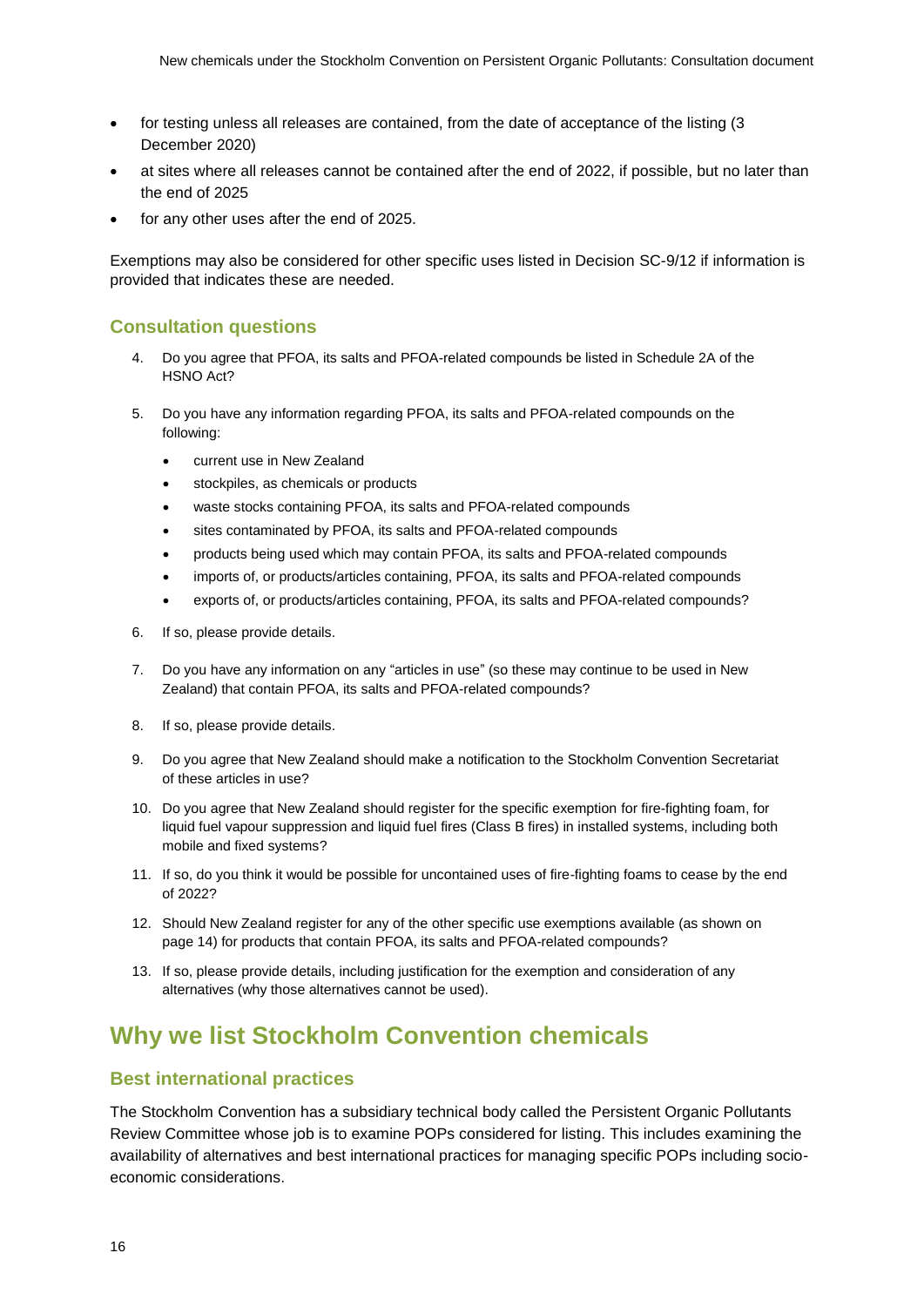The Stockholm Convention website, [www.chm.pops.int/](http://www.chm.pops.int/) has extensive reports and guidance materials prepared by the Committee. This information is summarised in draft decision documents that are considered by the parties when making listing decisions (see Appendix 1). By listing the new POPs, New Zealand adopts best international practice for regulating them.

### **Benefits**

The benefits to New Zealand in listing the new POPs include:

- reducing the exposure of New Zealanders to these chemicals
- None, or only negligible amounts, of POPs in our primary exports
- New Zealand will continue to comply with international obligations and best practices.

#### **Costs**

The costs to New Zealand in adopting the new POPs are thought to be low.

- Other than PFOA-related compounds in older fire-fighting foams, the use of these chemicals in New Zealand is thought to be negligible. However, there may be existing "articles in use" that contain POP chemicals, such as PFOA-related compounds. Exemptions are available for the continued use of existing articles that contain them. Fire-fighting foams containing PFOA-related compounds have not been produced since at least 2016, and alternative products have been available for a number of years before then. It is expected that any PFOA-based foams still in use would be approaching the end of their life.
- The supply of products containing the new POPs will decline as other countries eliminate the use of these POPs and implement their obligations under the Stockholm Convention.
- The cost of switching to alternatives is likely to be insignificant. Before listing, the POPs Review Committee found that alternatives are becoming available at reasonable cost.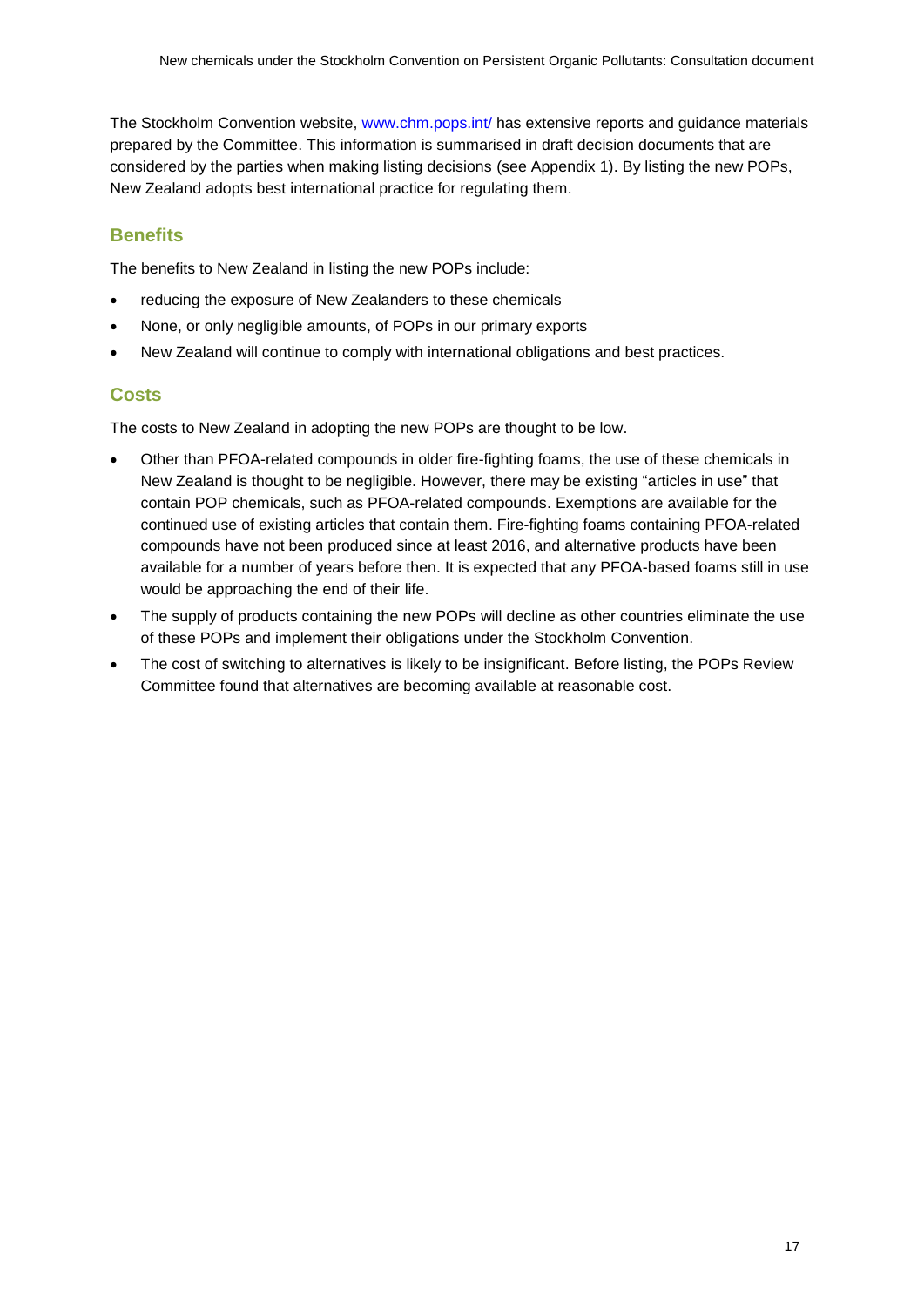# <span id="page-17-0"></span>**Appendix 1: Where to find out more**

The Stockholm Convention website

#### <http://chm.pops.int/>

New Zealand's National Implementation Plan (NIP) under the Stockholm Convention

[www.mfe.govt.nz/publications/climate-change/new-zealands-updated-national-implementation-plan](http://www.mfe.govt.nz/publications/climate-change/new-zealands-updated-national-implementation-plan-under-stockholm)[under-stockholm](http://www.mfe.govt.nz/publications/climate-change/new-zealands-updated-national-implementation-plan-under-stockholm)

This website includes an introduction to the listed POPs at:

<http://chm.pops.int/TheConvention/ThePOPs/tabid/673/Default.aspx>

<http://chm.pops.int/TheConvention/ThePOPs/TheNewPOPs/tabid/2511/Default.aspx>

More detailed information on each of the POPs is included under the Stockholm Convention in the reports and decisions items for both the Conference of the Parties and the POPs Review Committee. The risk profiles by the POPs Review Committee contain information on past use, regulatory status and the risks associated with new POPs. Go to:

[http://chm.pops.int/TheConvention/POPsReviewCommittee/ReportsandDecisions/tabid/3309/Default.a](http://chm.pops.int/TheConvention/POPsReviewCommittee/ReportsandDecisions/tabid/3309/Default.aspx) [spx.](http://chm.pops.int/TheConvention/POPsReviewCommittee/ReportsandDecisions/tabid/3309/Default.aspx)

- The risk profile on Dicofol is UNEP/POPS/POPRC.12/11/Add.1
- The risk profile on PFOA, its salts and PFOA-related compounds is document UNEP/POPS/POPRC.12/11/Add.2

#### Information on exemptions is at:

<http://chm.pops.int/Implementation/Exemptions/Articlesinuse/tabid/452/Default.aspx>

<http://chm.pops.int/Procedures/Articlesinuseandclosedsystem/tabid/4647/Default.aspx>

<http://chm.pops.int/Implementation/Exemptions/SpecificExemptions/tabid/1133/Default.aspx>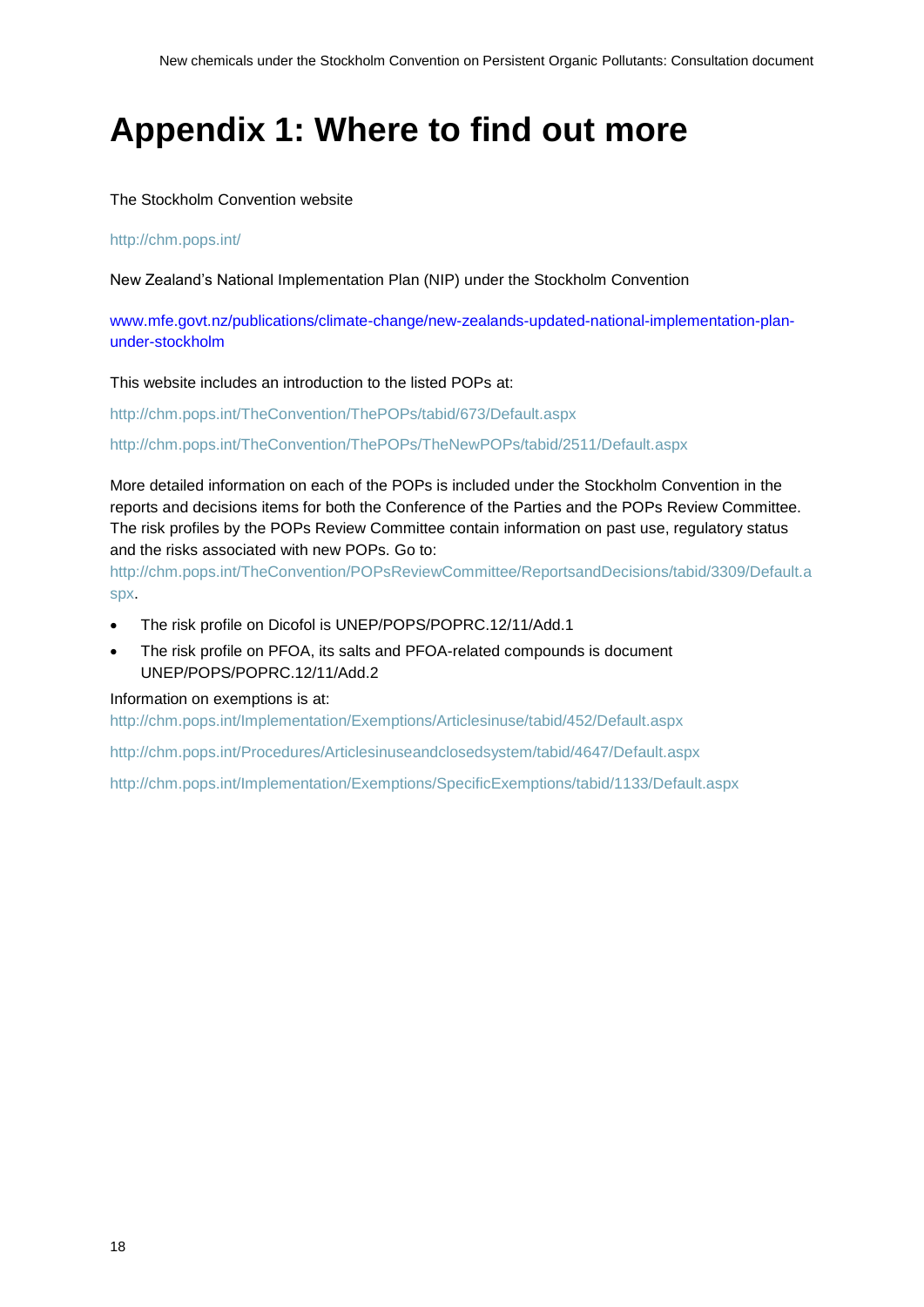# <span id="page-18-0"></span>**Appendix 2: Stockholm Convention new decisions on the listings**

## **SC-9/11: Listing of dicofol**

*The Conference of the Parties,*

*Having considered* the risk profile and the risk management evaluation for dicofol as transmitted by the Persistent Organic Pollutants Review Committee,<sup>4</sup>

*Taking note* of the recommendation by the Persistent Organic Pollutants Review Committee that dicofol be listed in Annex A to the Convention without specific exemptions,<sup>5</sup>

*Decides* to amend part I of Annex A to the Stockholm Convention on Persistent Organic Pollutants to list dicofol without specific exemptions by inserting the following row:

| Chemical           | Activity   | Specific exemption |
|--------------------|------------|--------------------|
| Dicofol            | Production | <b>None</b>        |
| CAS No: 115-32-2   | Use        | <b>None</b>        |
| CAS No: 10606-46-9 |            |                    |

## **SC-9/12: Listing of perfluorooctanoic acid (PFOA), its salts and PFOArelated compounds**

*The Conference of the Parties,*

*Having considered* the risk profile, the risk management evaluation and the addendum to the risk management evaluation for perfluorooctanoic acid (PFOA), its salts and PFOA-related compounds as transmitted by the Persistent Organic Pollutants Review Committee,<sup>6</sup>

*Taking note* of the recommendation by the Persistent Organic Pollutants Review Committee that perfluorooctanoic acid (PFOA), its salts and PFOA-related compounds be listed in Annex A to the Stockholm Convention on Persistent Organic Pollutants with specific exemptions,<sup>7</sup>

1. *Decides* to amend part I of Annex A to the Stockholm Convention on Persistent Organic Pollutants to list therein perfluorooctanoic acid (PFOA), its salts and PFOA-related compounds, with specific exemptions for the production and use of perfluorooctanoic acid (PFOA), its salts and PFOA-related compounds, by inserting the following rows:

l

19

<sup>4</sup> UNEP/POPS/POPRC.12/11/Add.1; UNEP/POPS/POPRC.13/7/Add.1.

<sup>5</sup> UNEP/POPS/COP.9/13.

<sup>6</sup> UNEP/POPS/POPRC.12/11/Add.2; UNEP/POPS/POPRC.13/7/Add.2; UNEP/POPS/POPRC.14/6/Add.2.

<sup>7</sup> UNEP/POPS/COP.9/14.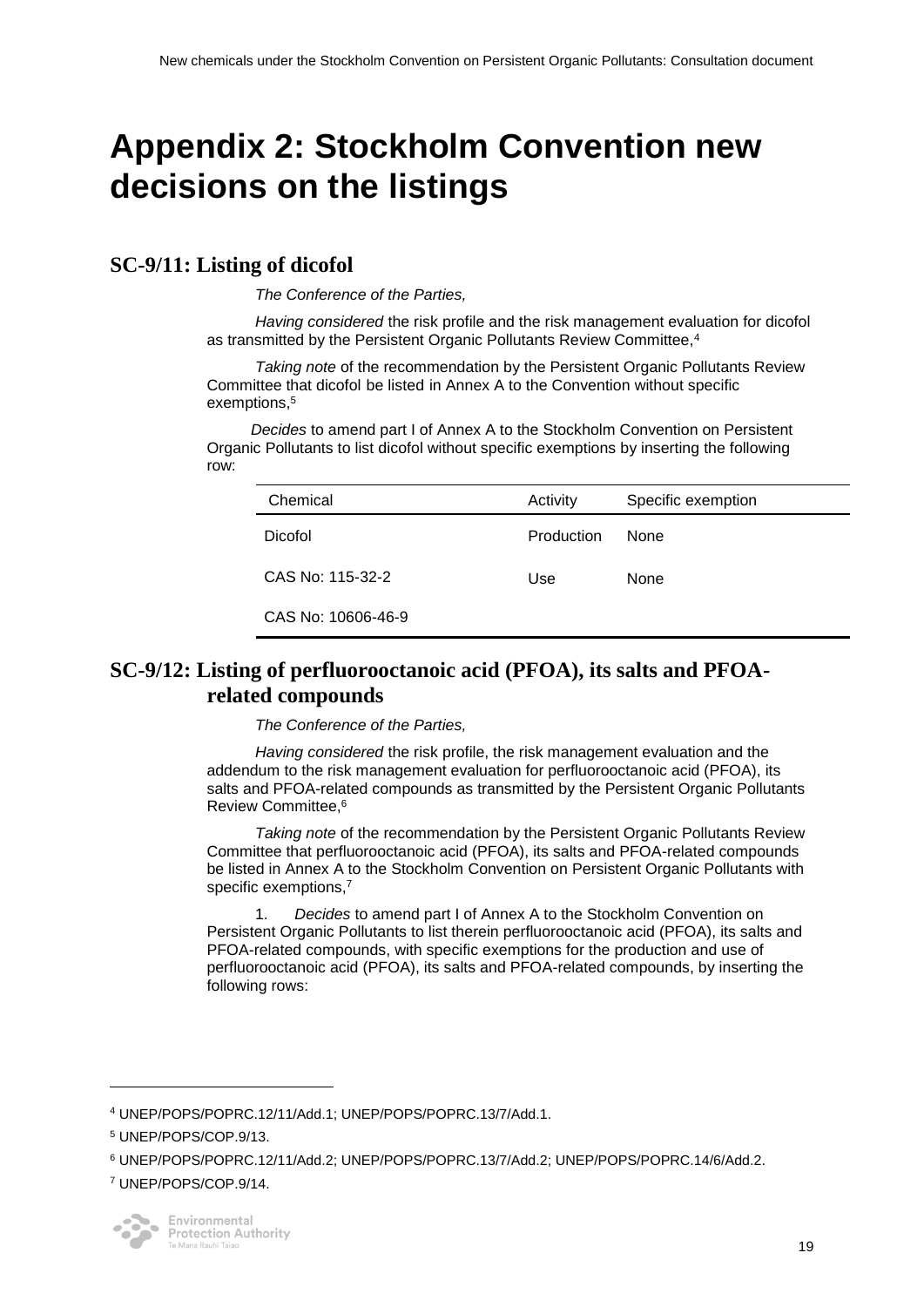|                      | Chemical                                                                                                                                                                                                                                                                                                                                                                                                                                                                                                                                   | Activity   | Specific exemption                                                                                                                                                                                                                                                                                                                                                                                                        |
|----------------------|--------------------------------------------------------------------------------------------------------------------------------------------------------------------------------------------------------------------------------------------------------------------------------------------------------------------------------------------------------------------------------------------------------------------------------------------------------------------------------------------------------------------------------------------|------------|---------------------------------------------------------------------------------------------------------------------------------------------------------------------------------------------------------------------------------------------------------------------------------------------------------------------------------------------------------------------------------------------------------------------------|
|                      | Perfluorooctanoic acid (PFOA), its salts and<br>PFOA-related compounds                                                                                                                                                                                                                                                                                                                                                                                                                                                                     | Production | Fire-fighting foam: None<br>$\bullet$<br>For other production, as allowed for the<br>Parties listed in the Register in accordance<br>with the provisions of part X of this Annex                                                                                                                                                                                                                                          |
| (i)<br>(ii)<br>(iii) | "Perfluorooctanoic acid (PFOA), its salts and<br>PFOA-related compounds" means the following:<br>Perfluorooctanoic acid (PFOA; CAS No: 335-<br>67-1), including any of its branched isomers;<br>Its salts;<br>PFOA-related compounds which, for the<br>purposes of the Convention, are any<br>substances that degrade to PFOA, including<br>any substances (including salts and<br>polymers) having a linear or branched<br>perfluoroheptyl group with the moiety<br>(C <sub>7</sub> F <sub>15</sub> )C as one of the structural elements; | Use        | In accordance with the provisions of part X<br>of this Annex:<br>Photolithography or etch processes in<br>semiconductor manufacturing<br>Photographic coatings applied to films<br>$\bullet$<br>Textiles for oil- and water-repellency for<br>$\bullet$<br>the protection of workers from dangerous<br>liquids that comprise risks to their health<br>and safety<br>Invasive and implantable medical devices<br>$\bullet$ |
| (i)                  | The following compounds are not included as<br>PFOA-related compounds:<br>$C_8F_{17}$ -X, where $X = F$ , Cl, Br;                                                                                                                                                                                                                                                                                                                                                                                                                          |            | Fire-fighting foam for liquid fuel vapour<br>$\bullet$<br>suppression and liquid fuel fires (Class B<br>fires) in installed systems, including both<br>mobile and fixed systems, in accordance<br>with paragraph 2 of part X of this Annex                                                                                                                                                                                |
| (ii)                 | Fluoropolymers that are covered by CF <sub>3</sub> [CF <sub>2</sub> ] <sub>n</sub> -<br>R', where R'=any group, n>16;<br>(iii) Perfluoroalkyl carboxylic and phosphonic<br>acids (including their salts, esters, halides and<br>anhydrides) with ≥8 perfluorinated carbons;                                                                                                                                                                                                                                                                |            | Use of perfluorooctyl iodide for the<br>٠<br>production of perfluorooctyl bromide for<br>the purpose of producing pharmaceutical<br>products, in accordance with the<br>provisions of paragraph 3 of part X of this<br>Annex                                                                                                                                                                                              |
|                      | (iv) Perfluoroalkane sulfonic acids (including their<br>salts, esters, halides and anhydrides) with ≥9<br>perfluorinated carbons;                                                                                                                                                                                                                                                                                                                                                                                                          |            | Manufacture of polytetrafluoroethylene<br>$\bullet$<br>(PTFE) and polyvinylidene fluoride<br>(PVDF) for the production of:                                                                                                                                                                                                                                                                                                |
|                      | (v) Perfluorooctane sulfonic acid (PFOS), its salts<br>and perfluorooctane sulfonyl fluoride (PFOSF),<br>as listed in Annex B to the Convention.                                                                                                                                                                                                                                                                                                                                                                                           |            | o High-performance, corrosion-resistant<br>gas filter membranes, water filter<br>membranes and membranes for<br>medical textiles<br>o Industrial waste heat exchanger                                                                                                                                                                                                                                                     |
|                      |                                                                                                                                                                                                                                                                                                                                                                                                                                                                                                                                            |            | equipment<br>Industrial sealants capable of<br>$\circ$<br>preventing leakage of volatile organic<br>compounds and PM2.5 particulates                                                                                                                                                                                                                                                                                      |
|                      |                                                                                                                                                                                                                                                                                                                                                                                                                                                                                                                                            |            | Manufacture of polyfluoroethylene<br>propylene (FEP) for the production of<br>high-voltage electrical wire and cables for<br>power transmission                                                                                                                                                                                                                                                                           |
|                      |                                                                                                                                                                                                                                                                                                                                                                                                                                                                                                                                            |            | Manufacture of fluoroelastomers for the<br>٠<br>production of O-rings, v-belts and plastic<br>accessories for car interiors                                                                                                                                                                                                                                                                                               |
|                      |                                                                                                                                                                                                                                                                                                                                                                                                                                                                                                                                            |            |                                                                                                                                                                                                                                                                                                                                                                                                                           |

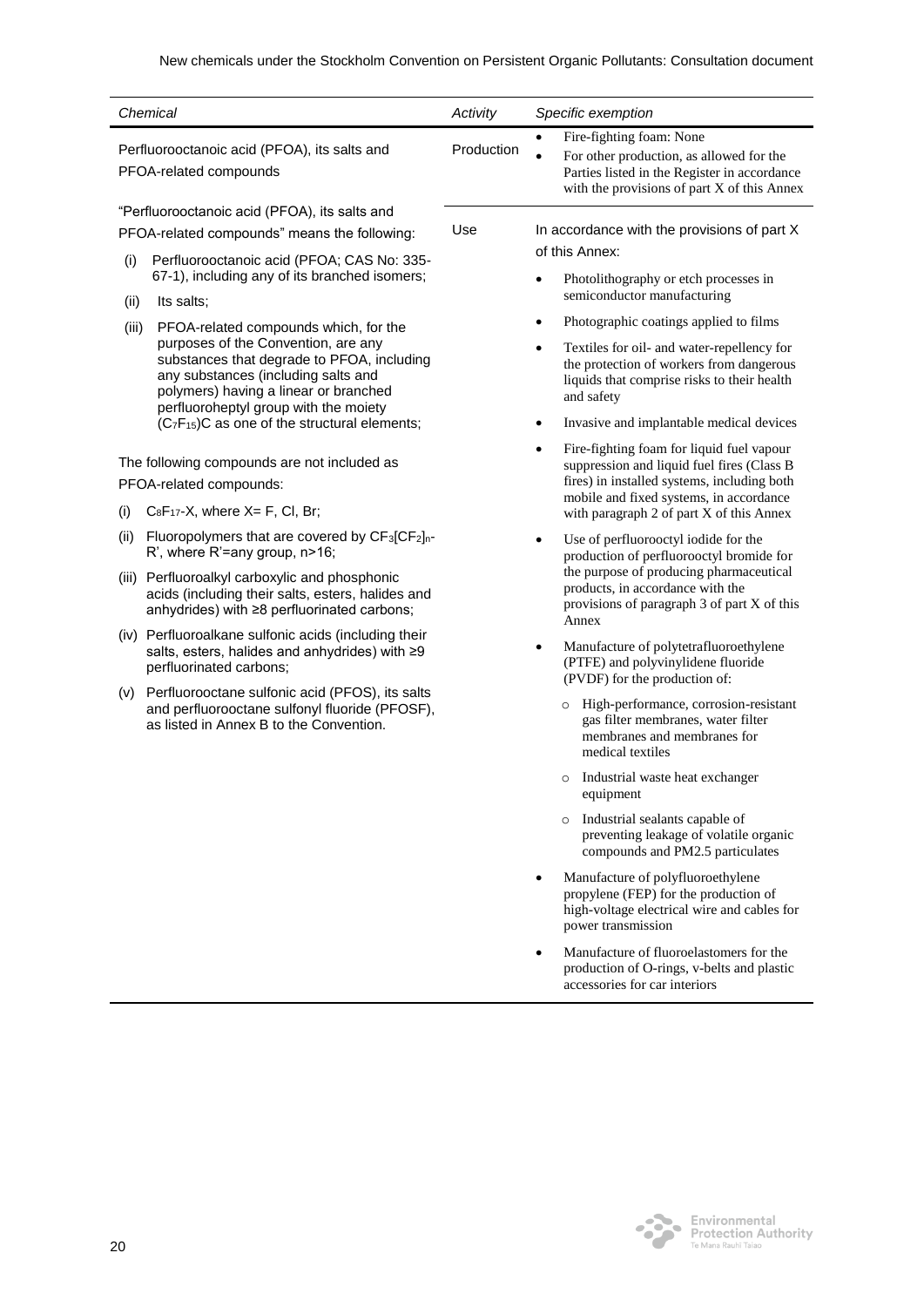2. *Also decides* to insert a new part X in Annex A to the Stockholm Convention on Persistent Organic Pollutants, as follows:

#### **Part X**

#### **Perfluorooctanoic acid (PFOA), its salts and PFOA-related compounds**

The production and use of perfluorooctanoic acid (PFOA), its salts and PFOA-related compounds shall be eliminated except for Parties that have notified the Secretariat of their intention to produce and/or use them in accordance with Article 4 of the Convention.

2. Each Party that has registered for a specific exemption pursuant to Article 4 for the use of PFOA, its salts and PFOA-related compounds for fire-fighting foam shall:

(a) Notwithstanding paragraph 2 of Article 3, ensure that fire-fighting foam that contains or may contain PFOA, its salts and PFOA-related compounds shall not be exported or imported except for the purpose of environmentally sound disposal as set forth in paragraph 1 (d) of Article 6;

(b) Not use fire-fighting foam that contains or may contain PFOA, its salts and PFOArelated compounds for training;

(c) Not use fire-fighting foam that contains or may contain PFOA, its salts and PFOArelated compounds for testing unless all releases are contained;

(d) By the end of 2022, if it has the capacity to do so, but no later than 2025, restrict uses of fire-fighting foam that contains or may contain PFOA, its salts and PFOA-related compounds to sites where all releases can be contained;

(e) Make determined efforts designed to lead to the environmentally sound management of fire-fighting foam stockpiles and wastes that contain or may contain PFOA, its salts and PFOA-related compounds, in accordance with paragraph 1 of Article 6, as soon as possible;

3. With regard to the specific exemption for the use of perfluorooctyl iodide for the production of perfluorooctyl bromide for the purpose of producing pharmaceutical products, at its thirteenth ordinary meeting and at every second ordinary meeting thereafter, the Conference of the Parties shall review the continued need for this specific exemption. This specific exemption shall in any case expire at the latest in 2036.